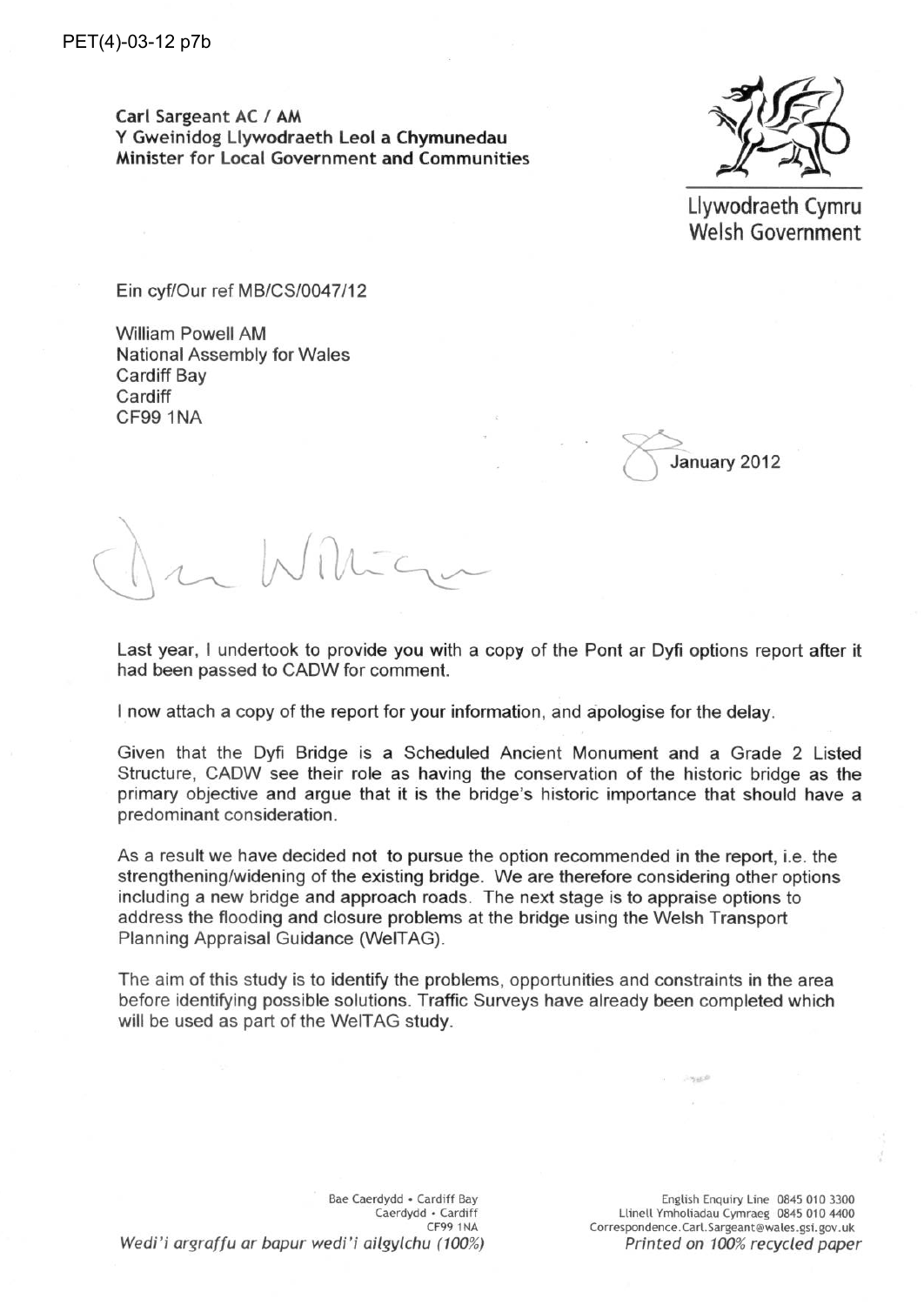In the short term, we have commissioned Powys County Council to consider options for improving signage in the area, including the possibility of installing a CCTV camera near the Eco Park Centre on the approach to Machynlleth. They are investigating options to resolve the flooding problems under the railway bridge in Machynlleth.

#### **Carl Sargeant AC / AM**

Y Gweinidog Llywodraeth Leol a Chymunedau Minister for Local Government and Communities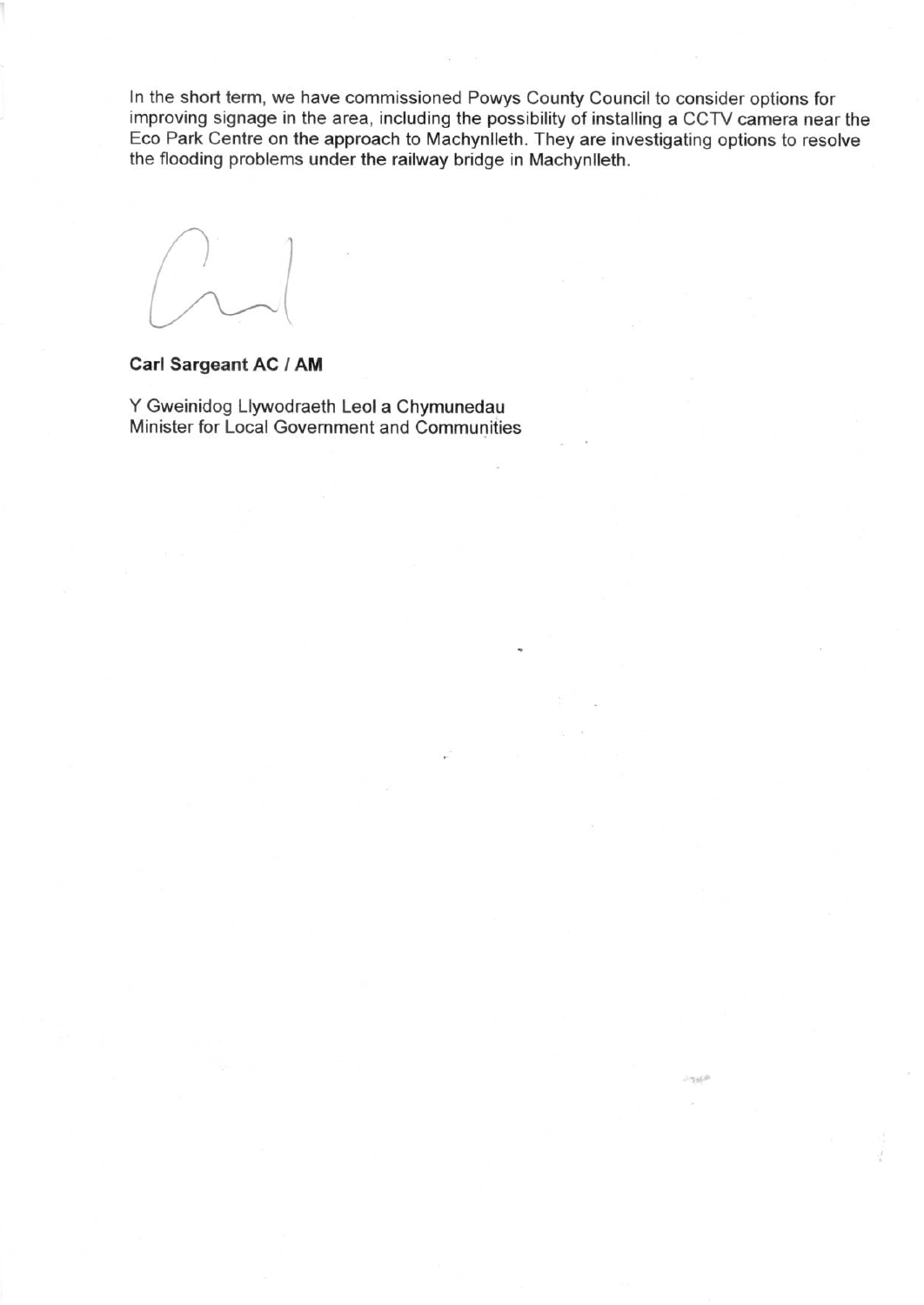

Asiantaeth Cefnffyrdd Canolbarth Cymru Mid Wales Trunk Road Agency

# **A487 FISHGUARD TO BANGOR TRUNK ROAD PONT AR DYFI IMPROVEMENT MACHYNLLETH**

# **Options Development Report**

**February 2011** 

**Report Prepared By: Powys County Council** 



**Report Ref: 0396C/02/DC,SK Rev D**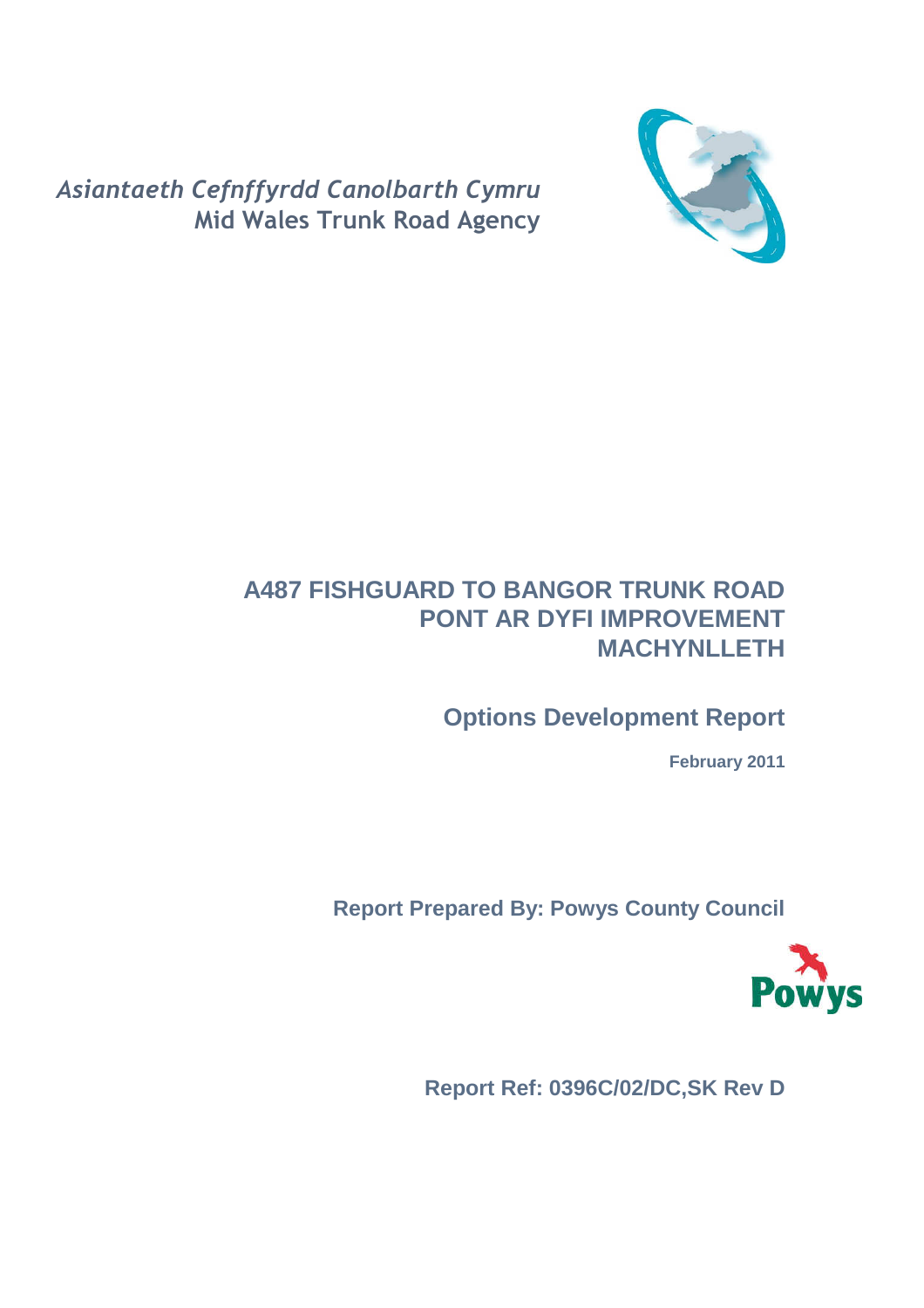

Asiantaeth Cefnffyrdd Canolbarth **Cymru** Mid Wales Trunk Road Agency Partneriaeth Cyngor Sir Ceredigion & Powys County Council Partnership

Andy Cochran Rheolwr Cefnffyrdd / Trunk Road Manager

Council Offices Spa Road East, Llandrindod Wells Powys LD1 5LG

# **A487 FISHGUARD TO BANGOR TRUNK ROAD**

# **PONT AR DYFI IMPROVEMENT MACHYNLLETH**

**February 2011** 

# AUTHORISATION SIGNATURES:

Prepared by: .......................................... Date:.............................

Simon Kendrick, Project Engineer Derek Cosslett, Senior Engineer

|                              | Date: |
|------------------------------|-------|
| Shaun James, Project Manager |       |

Issued by: Mid Wales Trunk Road Agency Automobile Palace Temple Street Llandrindod Wells Powys LD1 5HU Tel:- 0845 607 6060

Issued to: Transport, Housing & Regeneration Welsh Assembly Government Cathays Park **Cardiff** CF10 3NQ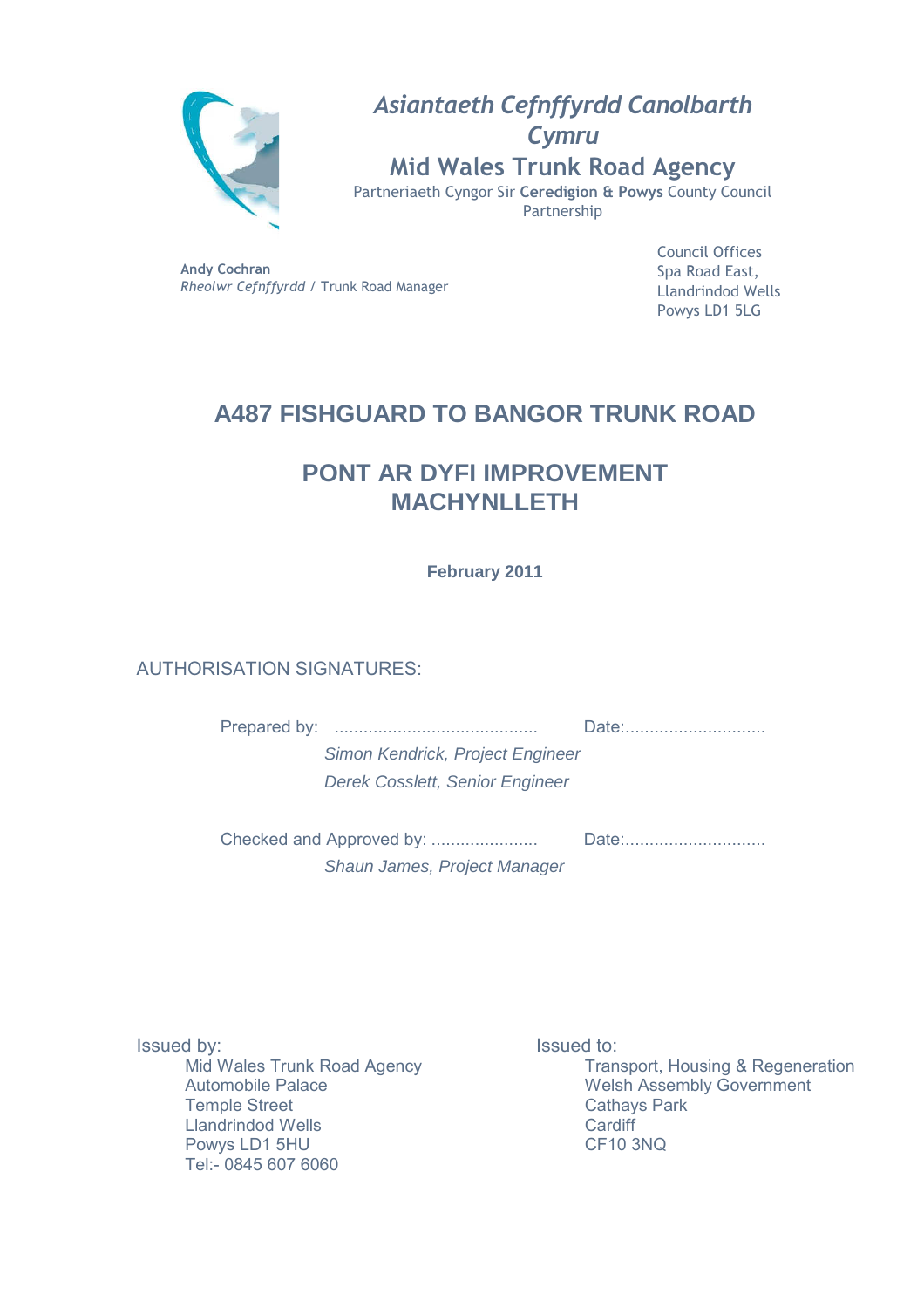**CONTENTS** 

| $\mathbf 1$ .    |                                                                    |  |
|------------------|--------------------------------------------------------------------|--|
| 2.               |                                                                    |  |
| 3.               |                                                                    |  |
| 4.               |                                                                    |  |
| 5.               |                                                                    |  |
| 5.1              |                                                                    |  |
| 5.2              | <b>OPTION 2 - INSTALLATION OF PERMANENT TRAFFIC SIGNALS 12</b>     |  |
| 5.3              | OPTION 3 - DO MINIMUM, STRENGTHENING WORKS ONLY 13                 |  |
| 5.4              | <b>OPTION 4 - WIDENING AND STRENGTHENING OF EXISTING BRIDGE 15</b> |  |
| 6.               |                                                                    |  |
| $\overline{7}$ . |                                                                    |  |
| 8.               |                                                                    |  |
| 9.               | ENVIRONMENTAL EFFECTS - ENVIRONMENTAL ASSESSMENT 21                |  |
| 10.              |                                                                    |  |
| 11.              |                                                                    |  |
| 12.              |                                                                    |  |
| 13.              |                                                                    |  |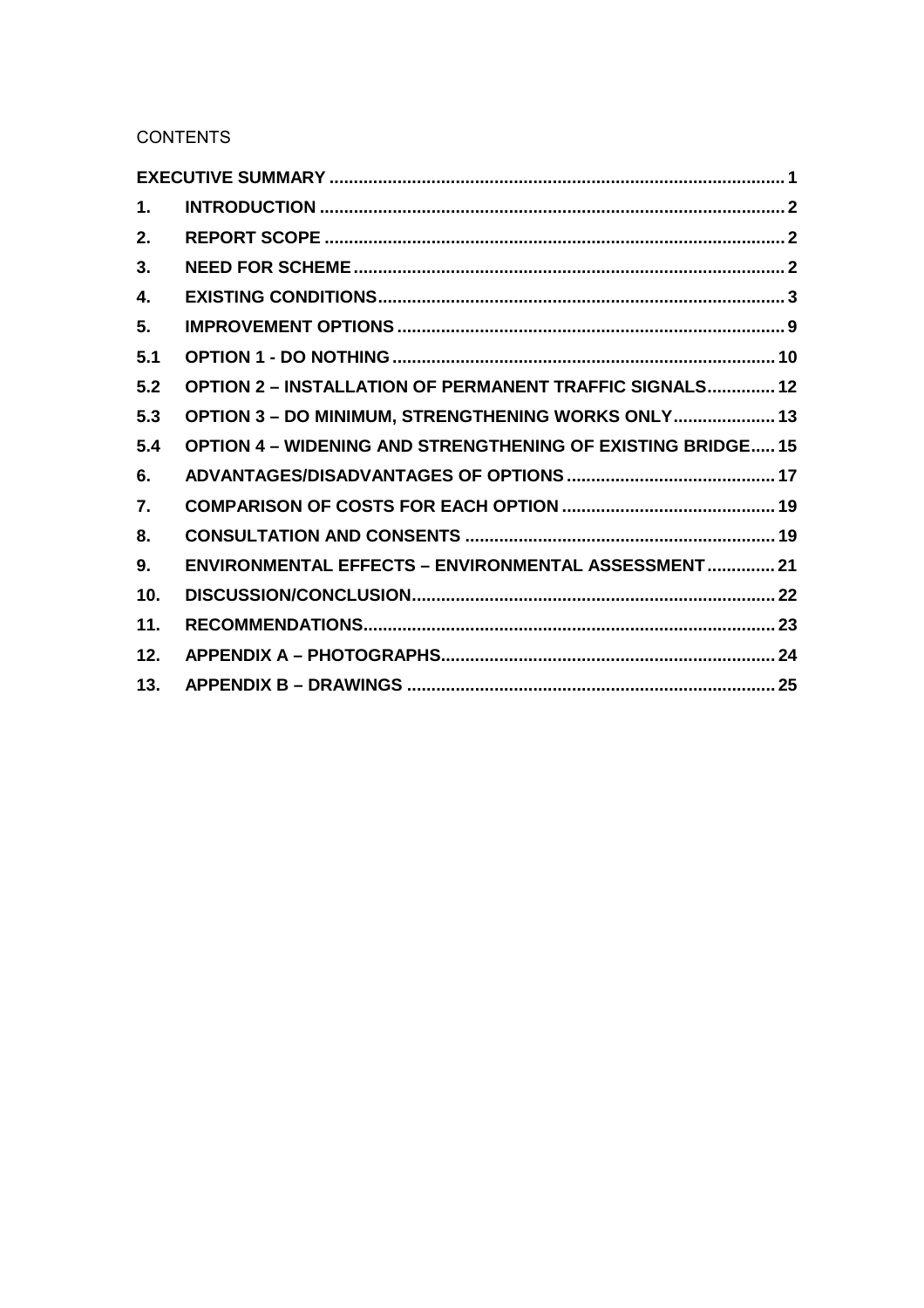#### **EXECUTIVE SUMMARY**

It is recognised that there are a number of issues relating to the existing route of the A487 at Pont ar Dyfi (Dyfi Bridge) that affect network resilience, these generally relate to flood severance and the layout and condition of the existing bridge.

The route is the principal south to north coastal route in Wales and links communities along the west coast and is also a popular tourist route.

The Afon Dyfi frequently floods between the ECO Park and the bridge and the section of the A487 traversing the floodplain is periodically inundated, thus severing this south/north link between Powys and Gwynedd for periods of up to three days several times a year, however, the bridge itself is not subject to inundation.

The existing crossing of the Afon Dyfi has its own unique problems. In order to provide a solution to the flood severance issue a major scheme, such as a viaduct, costing in the region of £15-£20m will be required which is outside the scope of this report.

The bridge is narrow, has no footways, substandard height parapets and substandard visibility due to poor geometry of the junction on the northern side. This poor geometry results in continual damage to the parapets and spandrel walls. The bridge has also recently been assessed and the results indicate that the bridge does not have the capacity to accommodate larger vehicles and the capacity reduces further during severe flood conditions as the structure becomes saturated.

The structure is currently subject to significant annual maintenance costs, primarily for parapet damage repairs. It is considered that as the bridge continues to deteriorate these costs will increase significantly as will the delays.

A number of options have been considered at the bridge including Do Nothing, the installation of traffic signals, Do Minimum and widening and strengthening.

The existing bridge is classified as a Grade II Listed Structure and a Scheduled Ancient Monument and therefore approval must be obtained from CADW for any changes to the existing structure. The Afon Dyfi is a Statutory Main River, and falls under the jurisdiction of the Environment Agency (EA). Flood Defence Consent must therefore be obtained for any proposed works.

The widening and strengthening option is recommended as it would provide a carriageway width of 9.3m and footways 2m wide. It will ensure the long term future use of the structure, reduce the maintenance liability caused by collision damage and improve the junction layout with the A493. This option can be constructed while the route is operational, albeit single lane. It has the advantages of making the bridge fit for purpose and ensuring the preservation of the historic structure. It will remove current unsightly repairs and support bracing to leave the bridge in a condition which, though changed, will be in keeping with the design and aesthetics of the original structure. Once completed the structure's long term viability will be secured with relatively low maintenance costs.

It should be noted that flood severance of the trunk road to the south of the bridge will continue, possibly up to four times a year and it is recommended that gates/bollards are installed to prevent access through the flooded area and therefore mitigate the risks to vehicles and their occupants crossing the estuary during flood conditions. A report has been prepared to consider this issue, however, this should be pursued as a matter of priority due to the inherent risks currently posed.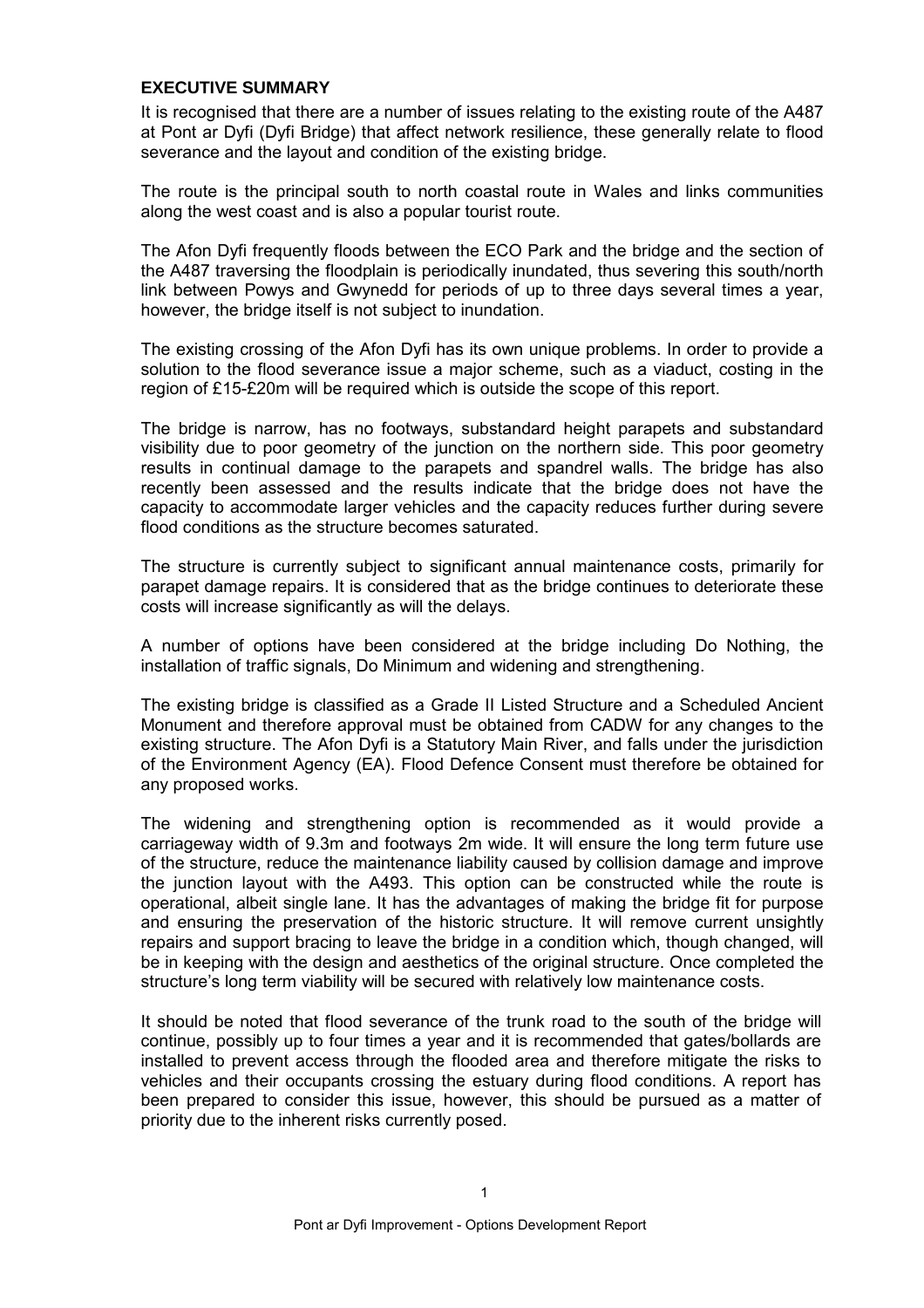### **1. INTRODUCTION**

The A487 Fishguard to Bangor Trunk Road is the principal south to north coastal route in Wales. The highway links communities along the west coast and is also a popular tourist route carrying traffic through Pembrokeshire, Ceredigion, Powys and Gwynedd. As well as local and business traffic the route carries the TrawsCambria bus service that links North and South Wales as well as a number of local bus services.

Pont ar Dyfi (Dyfi Bridge) is located immediately north of the market town of Machynlleth in north Powys, where the A487 crosses the Afon Dyfi and its associated floodplain.

The trunk road at Pont ar Dyfi has been the subject of a number of studies into the operation and serviceability of the existing route across the Afon Dyfi floodplain.

# **2. REPORT SCOPE**

There are a number of issues relating to the existing route at this location, generally relating to flood severance and the layout and condition of the existing bridge, however, this report intends to concentrate on the existing crossing of the Afon Dyfi which has its own unique problems.

Other wider network issues, generally relating to flooding of the highway network in this area have been the subject of a number of separate studies and are not considered within this report.

In order to provide a solution to the flood severance problem a major scheme, such as a viaduct, costing in the region of £15-£20m will be required which is out of the scope of this report. In order to comply with Welsh Assembly Government policy it will also be necessary to undertake a transport appraisal in accordance with the Welsh Transport Planning and Appraisal Guidelines (WelTAG). This will assist in the development of proposals and to enable the most appropriate scheme to be identified using an objective led approach and to allow comparison of competing schemes on a like for like basis

#### **3. NEED FOR SCHEME**

It is considered that the principal factors determining the need for an improvement scheme are:-

- the existing bridge requires strengthening to accommodate 40/44 tonne vehicle loading;
- the existing bridge is too narrow, has sub-standard parapets, is without footways and has poor turning geometry and visibility on the north (Gwynedd) side;
- the substandard alignment results in collisions on a regular basis damaging the fabric of the bridge. This constant damage has resulted in ongoing, costly maintenance and deterioration to the structure;
- collisions at the bridge result in road closures for maintenance and repair work requiring diversions to be implemented;
- the A487 trunk road crosses the Afon Dyfi north of Machynlleth at the first upstream road crossing of the river 15km east from its estuary at Aberdyfi and is strategically important for communities on both side of the Dyfi;
- the nearest alternative road crossing of the river is 8km to the east using the 'Jubilee Bridge' (Powys CC ref no. CB2333) at Grofft, which involves an 18km detour along the B4404 and A489. However, this route is not suitable for larger vehicles and has also been closed due to flooding on a number of occasions; and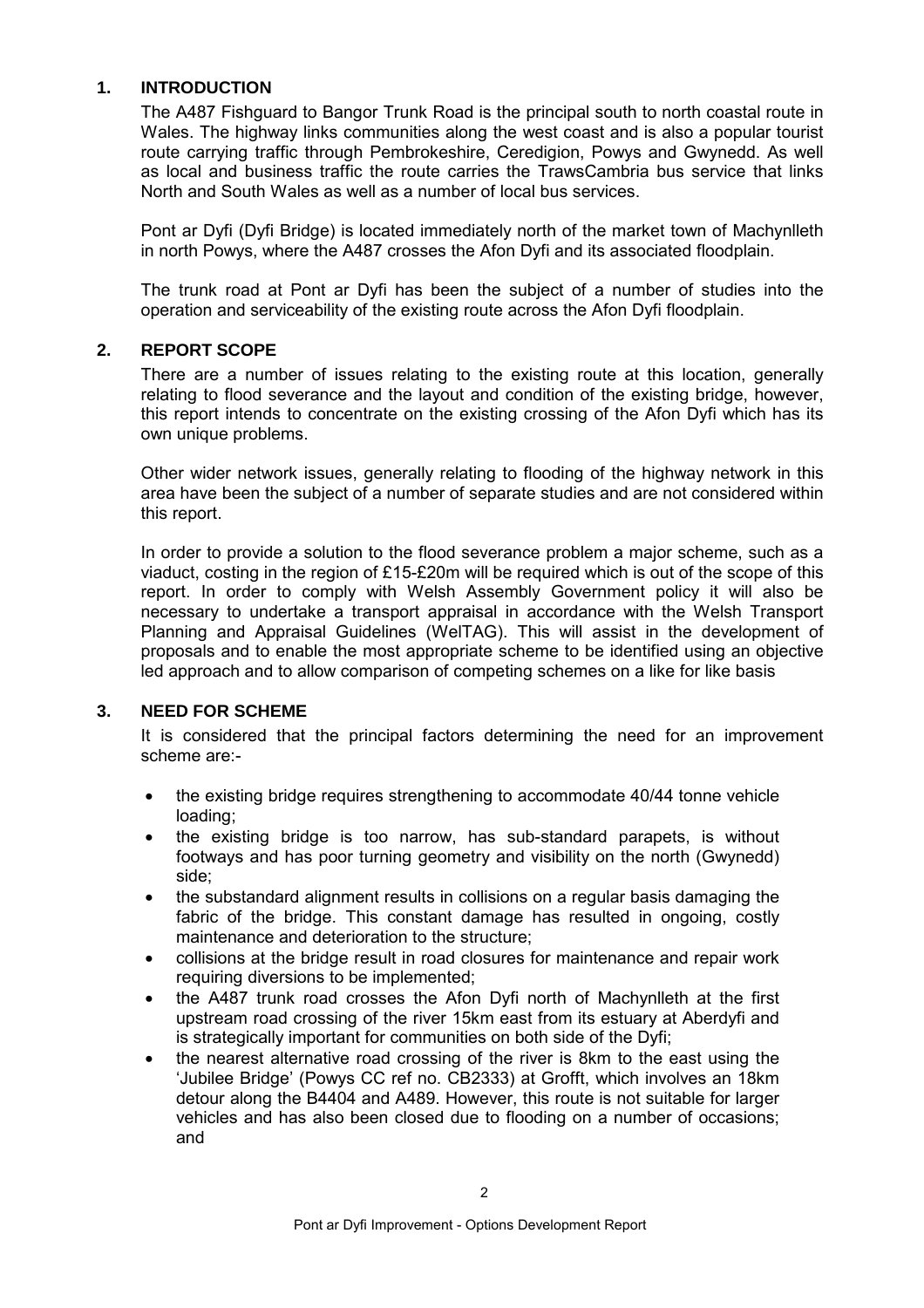• to provide network resilience when the A470 diversion route is closed for any reason, such as the landslip near Bwlch y Drws in 2010.

### **4. EXISTING CONDITIONS**

### **4 .1 Location**

Pont ar Dyfi is located north of Machynlleth on the boundary between Powys and Gwynedd where the A487 crosses the Afon Dyfi and is partly situated within the Snowdonia National Park. A location plan is shown below. Drawing No. 0396C/F/05 shows the general arrangement of the existing bridge and photographs are included in Appendix A

# **4.2 Speed Limits**

The trunk road is subject to a 30mph speed limit through Machynlleth to a point 500m south of Pont ar Dyfi. The trunk and county roads north of this point are subject to the National Speed Limit.

# **4.3 Traffic Flows**

.

The Average Annual Daily Traffic (AADT) flow on this section of the A487 Trunk Road is 6680. Records show that 2% of these are Heavy Goods Vehicles (HGV's). These figures were recorded in 2009 by the Department of Transport south of Pont ar Dyfi. However, records show that traffic volumes increase considerably during the summer months as a result of tourist traffic

# **4.4 Layout, Alignment and Visibility**

From Machynlleth the A487 proceeds northwards passing below the Cambrian Line Railway (14'-0" headroom) emerging with the Dyfi Eco Park Industrial Estate on its eastern side.

The A487 continues northwards across the Afon Dyfi flood plain for 600m on a slightly raised embankment to the existing Pont ar Dyfi. The five span masonry arch bridge carries the trunk road across the river to the junction on the northern side with the A493, the Aberdyfi/Tywyn road.

From this junction the A487 runs eastwards parallel to the river and, rising in elevation, towards Ffridd Farm before it turns northward towards Dolgellau.

The A489 runs eastwards from the centre of Machynlleth to join the A470 at Cemmaes Road.

The B4404 runs from the A487 on the northern side of the Afon Dyfi and crosses the river near Grofft where it rejoins the A489 west of Cemmaes Road.

The layout at the A487/A493 junction is sub-standard and presents difficulties to larger vehicles negotiating the turn onto the bridge. Photograph 17 shows a HGV attempting to negotiate the junction. The narrow approach to the bridge from both Corris and Aberdyfi exacerbates the problem. This is confirmed by the continual damage and repair to the parapets and spandrel walls and computer generated swept paths have been undertaken for a large articulated vehicle which are shown on Drawing No. 0396C/F/03. Visibility at the A487/A493 junction is also below standard.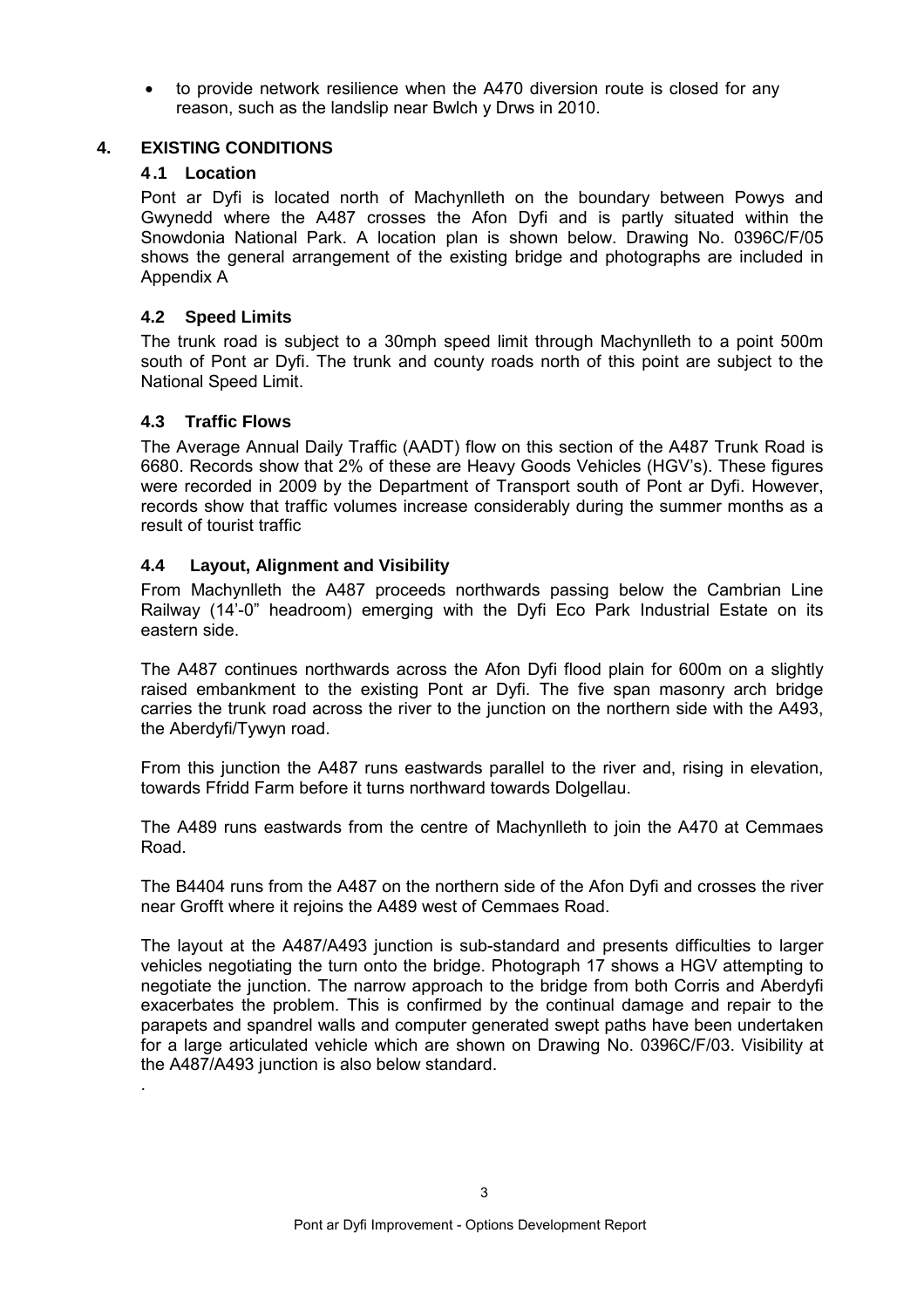

4

Pont ar Dyfi Improvement - Options Development Report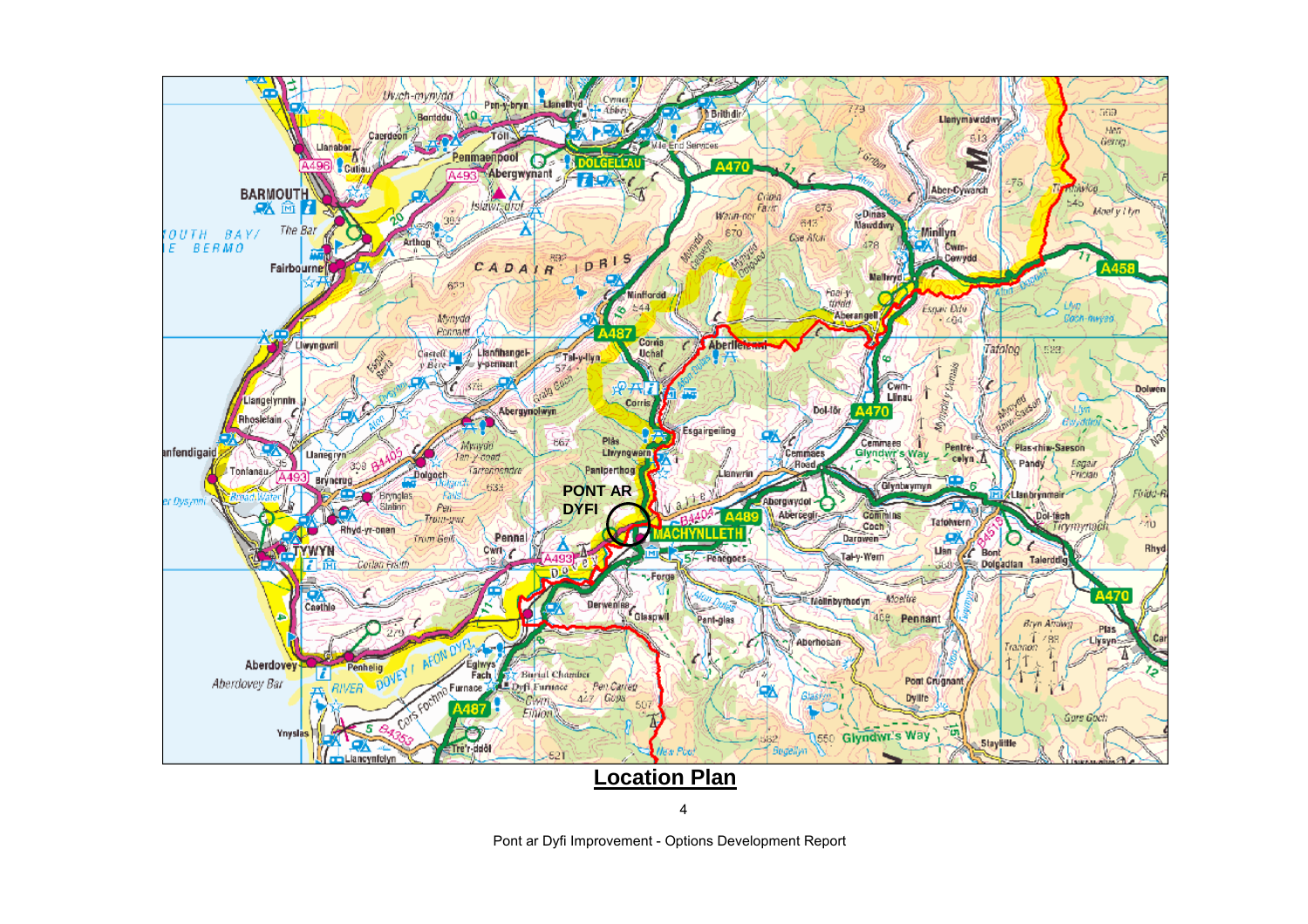### **4.5 Carriageway and Footway Widths**

The carriageway widths on the northern and southern approaches to the bridge vary between 6.98m and 6.15m with the typical width being around 6.70m. The A487 locally narrows to 6.15m at the tie-in to Pont ar Dyfi. This aspect therefore does not meet minimum width requirements for a single carriageway trunk road (7.3m).

The carriageway width on Pont ar Dyfi itself is less than the approaching trunk road and varies between 5.61m and 5.57m, no footway or pedestrian refuge is provided along the bridge.

The average width of the A493 on the approach to the A487 junction is 5.5m with a minimum width of 4.5m.

# **4.6 Collision History**

There have been two recorded slight injury collisions in the vicinity of the bridge in the past five years. Both collisions involved vehicles traveling in opposite directions coming into conflict on the bridge.

Photographs showing one of the collisions are shown in Appendix A. This collision caused damage to the parapet and spandrel walls and required significant repair work. The bridge was closed on this occasion for the vehicles to be removed and the damage to the bridge to be assessed. The bridge has also been closed on other occasions due to vehicles being unable to pass through the sub-standard layout following collisions.

There have been numerous unrecorded damage only collisions or near misses that have taken place causing frequent damage to the parapets and boundary walls of nearby properties.

# **4.7 Pont ar Dyfi**

#### **4.7.1 Bridge History**

Although a crossing of the Afon Dyfi may have previously existed at this location the first known recording is of a timber bridge erected in 1533, which was subsequently replaced by a masonry structure circa 1681.

The present Pont ar Dyfi is a five arch masonry structure that was constructed in 1805 and classified by CADW as a Category A site, being of 'national importance and presumed to be preserved and protected in situ'. The bridge also has statutory protection as a Grade II Listed structure and a Scheduled Ancient Monument (ref no SAM Mg002).

In the past 60 years there have been modifications and repairs to the bridge, the more significant of these are:

- Circa 1949 Flared extensions to the north span were added to improve the junction with the county road:
- 1962:- Scour protection with Larsen piles downstream of structure;
- 1967/8:- Arch fill pressure grouted;
- 1975:- Repairs to paved invert;
- 1981:- Gabion training wall built downstream;
- 1990:- Assessment Capacity of structure 17 tonnes;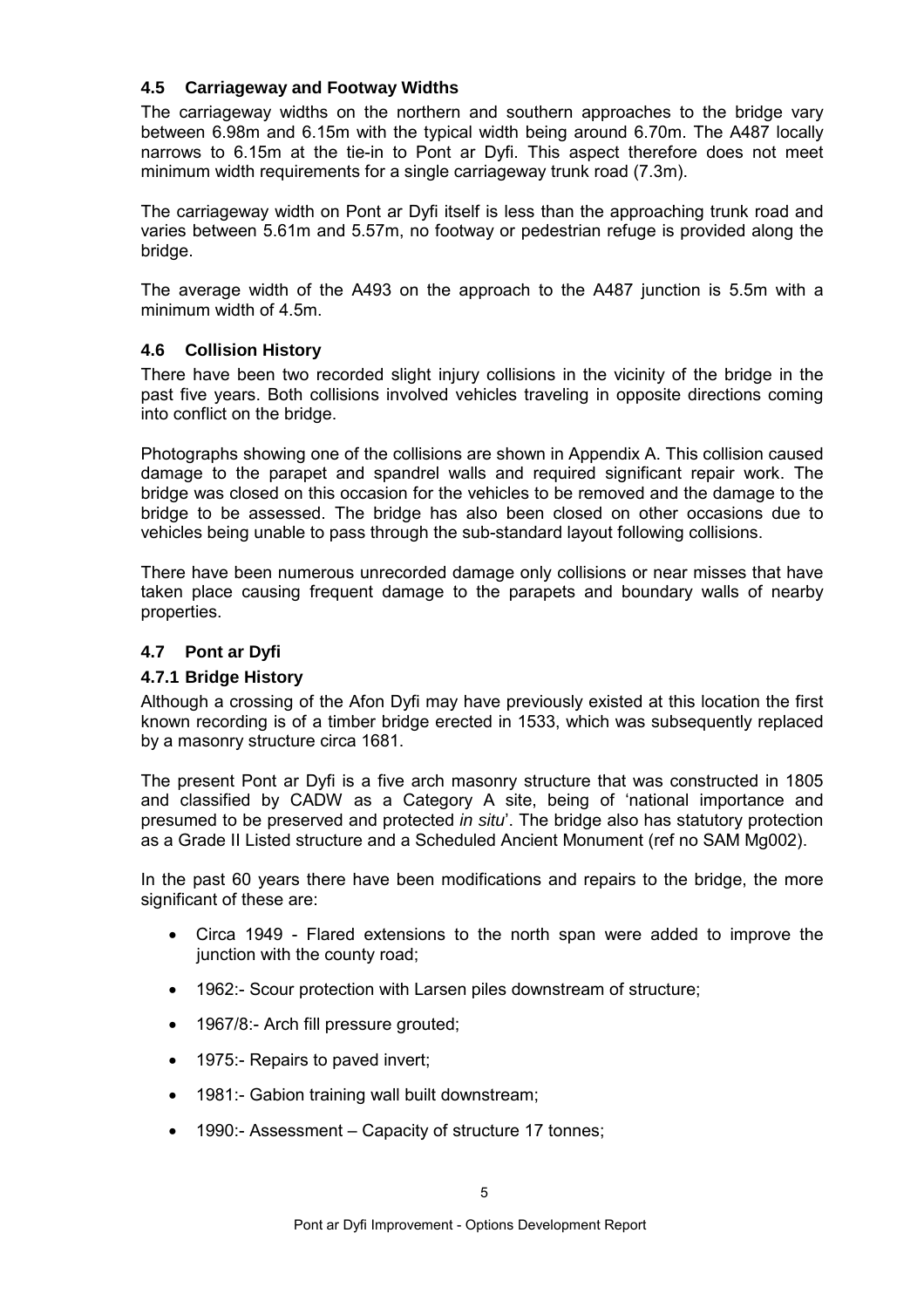- 1991:- Temporary strengthening with steel bracing to pier 1 and ties to remainder of spandrels;
- 2009:- Assessment Capacity of Structure 13 tonnes reducing to as low as 3 tonnes during flooding; and
- 1960 to date:- Frequent repairs to masonry parapets due to damage caused by bridge strikes.

In the past thirty years increasing traffic and continuing deterioration of the existing masonry structure has required structural strengthening works and repairs to ensure the bridge remains open to vehicular traffic. The bridge parapets regularly suffer vehicle collision damage due to the insufficient width and poor geometry, even though in 1949 the bridge was locally 'widened' on the northern side to ease this problem.

The structure is currently subject to annual maintenance costs of a minimum of £10,000, primarily for parapet damage repairs, although in some years the costs may be significantly more. For example, in June 2010 a 16m length of parapet was demolished by a vehicle failing to negotiate the junction and Photographs 15 and 16 show the damage. As a result the bridge was closed for safety reasons for two half days, HGV's were diverted for 8 weeks and the cost of repairs was in excess of £40,000. It is likely that as the bridge continues to deteriorate these costs will increase and an anticipated spend in excess of £40,000 per annum has been estimated for future repairs.

#### **4.7.2 Principal Inspection**

In July 2006 a Principal Inspection was undertaken which identified that:-

- the stonework parapet walls have insufficient height with several excessive bulging sections;
- steel ties restrain bulging spandrel walls with additional bracing being used between arches 1 and 2;
- the carriageway width of 5.5m is too narrow for two large vehicles to pass resulting in frequent collision damage to the structure;
- no facility or refuge exists for pedestrians;
- the limitations imposed by the sub-standard bridge carriageway width are exacerbated by the poor geometry at the A487/A493 junction on the northern (right bank) side further reducing capacity and safety; and
- the spandrel walls are generally in poor condition.

#### **4.7.3 Assessment**

A structural assessment was carried out on Pont ar Dyfi in 1990 and the bridge has recently been re-assessed and results indicate that the bridge does not have the required capacity top accommodate 40/44 tonne vehicles. When the arch is subject to flooding the capacity of the arch barrel is further reduced as the weight of both the arch barrel and the fill is decreased due to buoyancy. Hence, the bridge is being managed under BD79 whilst further refinements/investigations are conducted to determine if the assessment can be improved. However, any improvement in carrying capacity will be offset by the deterioration of the fabric of the bridge and the long term viability of the crossing will continue to be compromised unless we intervene and carryout strengthening works.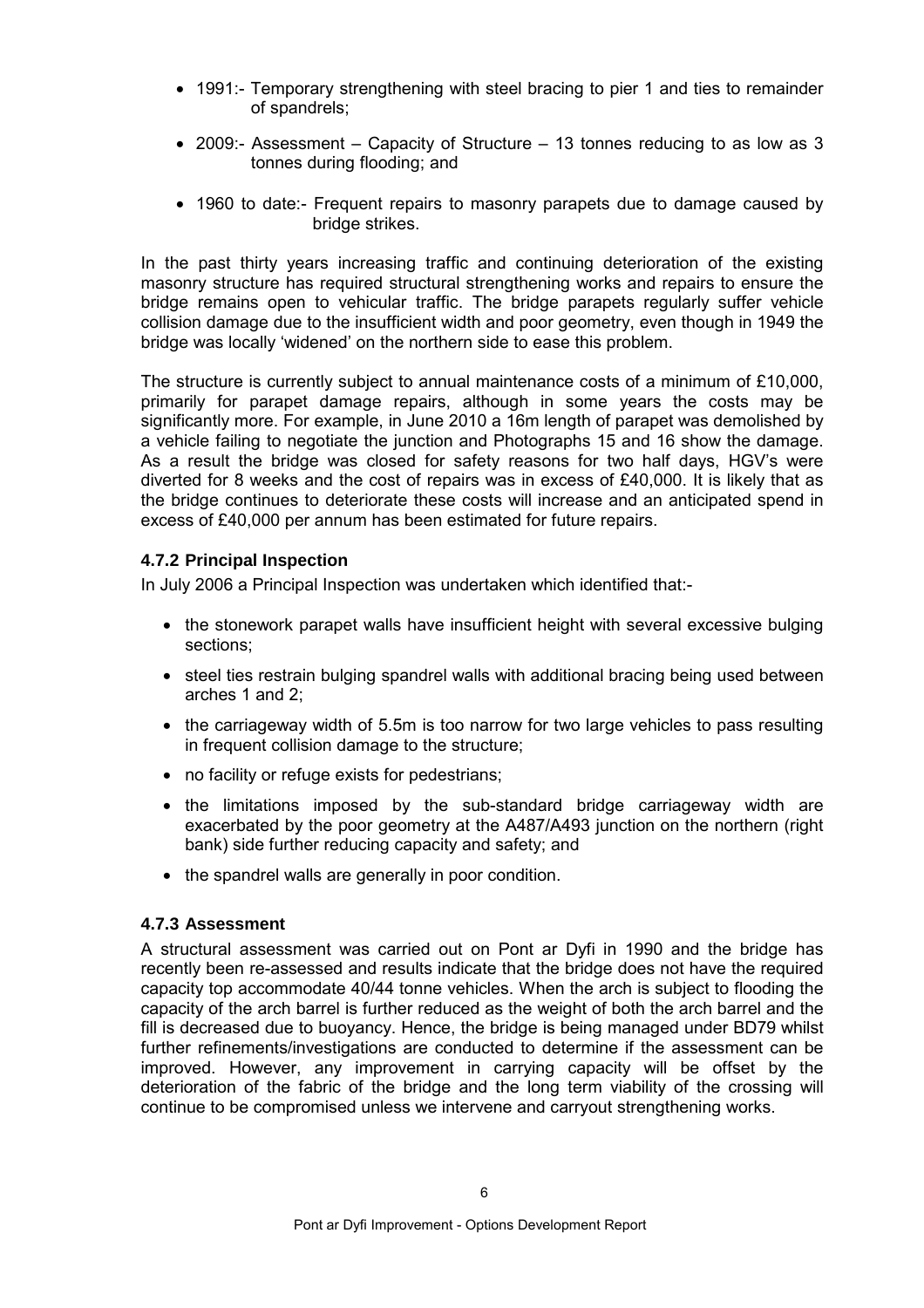The arch extensions are capable of carrying full highway load, however, the physical condition is poor with spalling concrete exposing the bottom flange of the cased steel beams.

Calculations show that the spandrel walls are unable to withstand the horizontal forces from the arch fill and the live loading surcharge and this lack of resistance is represented by localised tilting and bulging in the spandrel walls.

### **4.7.4 Severance Due to Flooding**

The Afon Dyfi is some 50km long from its source near Blaenpennant to its estuary at Aberdyfi. The catchment area of 465 square kilometres comprises short steep sided valleys with correspondingly steep fast flowing watercourses.

At Machynlleth the floodplain is approximately 500m wide and floods regularly, severing the A487 south of Pont ar Dyfi for periods up to three days at a time. The bridge is not subject to inundation, however, its capacity is significantly reduced. Upstream, flooding also periodically severs the B4404. Hydrological studies undertaken in 2001 suggest that a 1 in 2 year flood will result in the overtopping of the trunk road. Photographs of typical flood events at Pont ar Dyfi are shown in Appendix A. Flood severance events since 2006 are listed in the table below. The table shows that the road is closed for a minimum of four days per annum due to flooding and was closed for six days in 2008. The number of days that the route is severed is likely to increase in the future as a consequence of climate change. It is considered there are significant costs to the economy associated with this regular closure of the strategic route. Photographs 11-12 show flooding at this location.

A separate flooding mechanism below the Cambrian Line Railway Bridge has been identified which occurs independently of the Afon Dyfi flooding and frequently interrupts the use of the A487. This has been the subject of separate studies to identify the optimum solution and Photograph 14 shows its extent.

| Date of Initial   | Closure  | Flood Level |
|-------------------|----------|-------------|
| Closure           | Length   | m AOD       |
| 5 December 2006   | 1 day    | 9.330       |
| 11 December 2006  | 3 days   | 9.602       |
| 18 January 2007   | 1 day    | 9.393       |
| 7 December 2007   | 2 days   | 9.559       |
| 20 January 2008   | 1 day    | 9.640       |
| 6 September 2008  | 1 day    | 9.348       |
| 5 October 2008    | 1 day    | 9.691       |
| 26 October 2008   | 1 day    | 9.618       |
| 6 December 2008   | 2 days   | 9.691       |
| 18 November 2009  | 2 days   | 9.462       |
| 14 September 2010 | 2 days   | 9.538       |
| 15 January 2011   | 3 days   |             |
| 5 February 2011   | 36 hours |             |

# **Table Showing Pont ar Dyfi Flood Severance Periods due to Flooding**

# **4.7.5 Road Closure Disruption**

Currently tactical diversions are being prepared to be put in place when sections of the trunk road network are closed due to issues relating to the bridge or flooding of the A487 south of the bridge. The tactical diversion to be used when the A487 is closed at this location follows the trunk road network via the A489 to Cemmaes Road and the A470 at Cross Foxes. The length of this diversion is approximately 33 miles. A shorter route of 11 miles is available via the B4404, however, this is only suitable for light vehicles and is not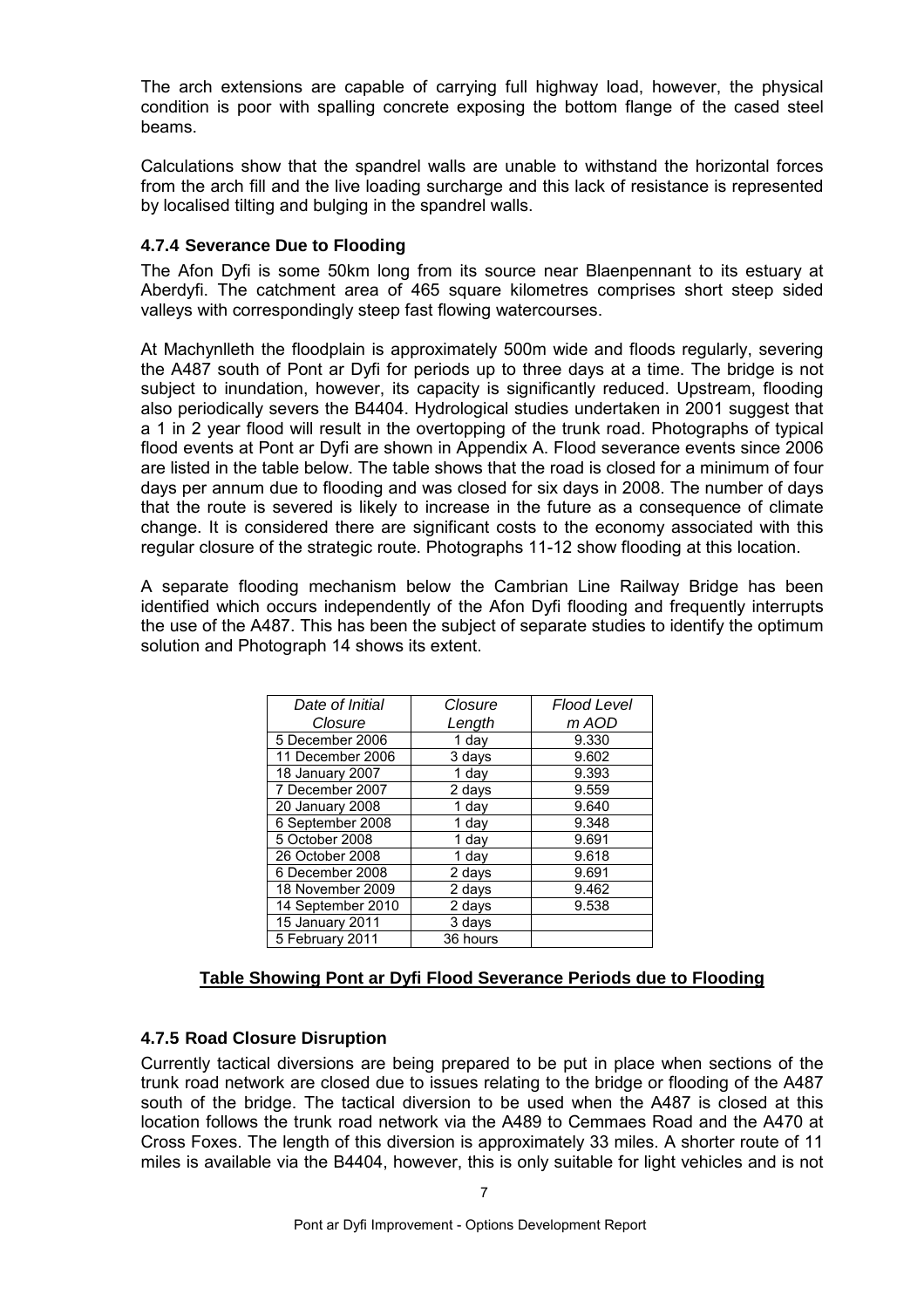signed as an alternative. This route has also been subject to closure by flooding on a number of occasions.

Consultations with the local Fire Brigades have revealed that the severance of the A487, when the bridge is closed does not affect their fire fighting capability, since there are a sufficient number of appliances located either side of the river to meet the required level of service.

The Welsh Ambulance Services NHS Trust serves Machynlleth and south west Gwynedd with ambulances stationed in Machynlleth, Tywyn and Dolgellau. Although there are Cottage Hospitals in each of the towns, the main hospital for medical emergencies for the region is the Bronglais General Hospital in Aberystwyth. The Trust is subject to performance standards which have set response targets to be met within time scales. The main aim is for ambulance services to respond to a patient with an immediately lifethreatening condition within eight minutes. The Trust indicated that an eight minute window covers an area of approximately 6 miles radius from Machynlleth. The additional journey time required to travel the diversion via Grofft results in impairment of service and has serious consequences for patients. However, it has not been possible to carry out a detailed comparison of emergency trips during road closures for reasons of patient confidentiality.

Outpatients travelling to Aberystwyth also have increased journeys and may cancel at short notice having an adverse effect on NHS services.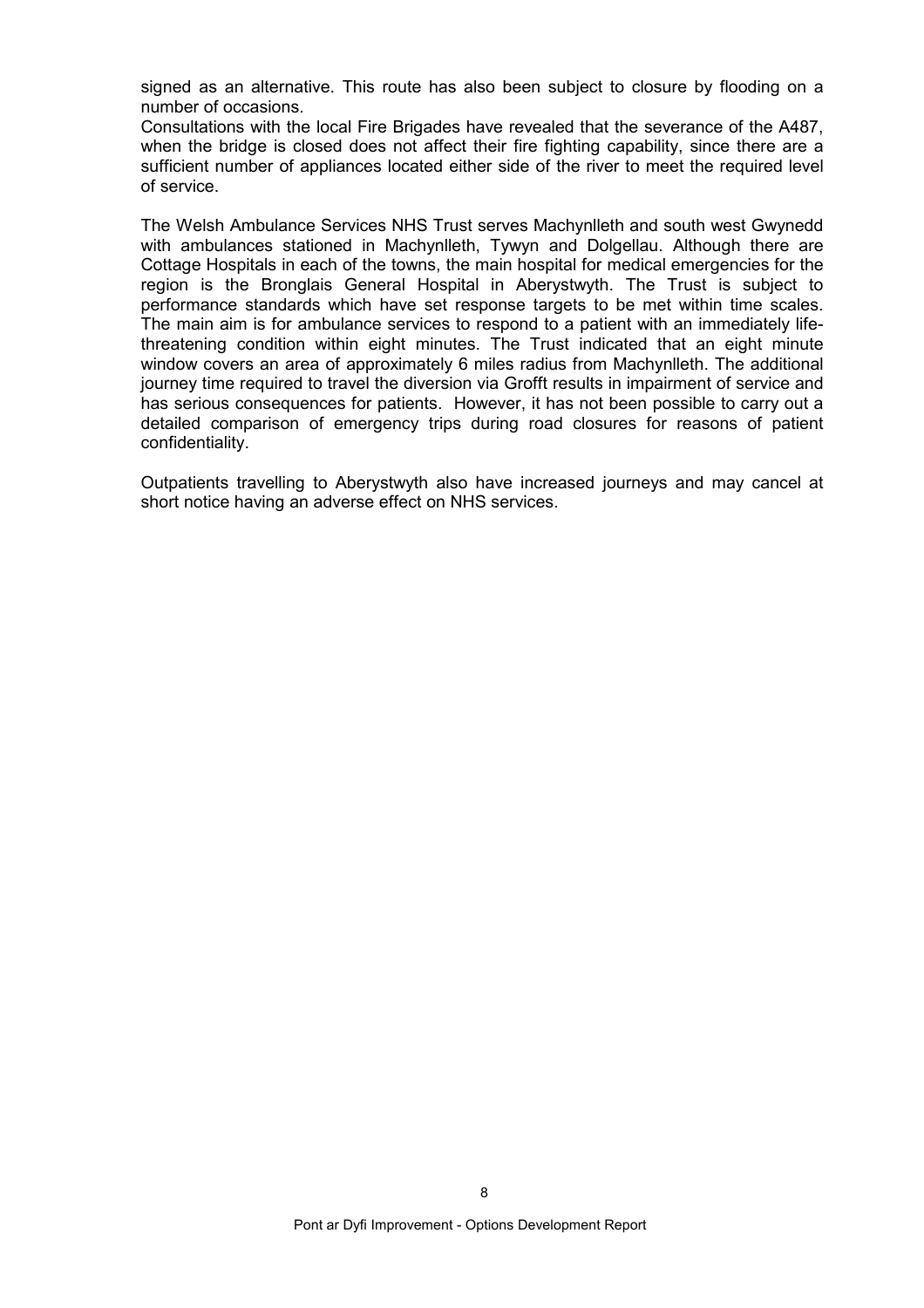#### **5. IMPROVEMENT OPTIONS**

Pont ar Dyfi suffers from a number of problems that affect its ability to function adequately within the highway network. These problems include:-

- substandard capacity for highway loading which reduces further during flood conditions;
- substandard alignment and carriageway cross section;
- substandard parapets:
- poor condition and ongoing deterioration of the structure; and
- lack of pedestrian facilities.

Earlier studies have identified possible options that will address these particular issues either individually or in combination. These options ranged from 'Do Nothing' to the construction of a new offline structure across the Dyfi estuary.

This report will look at the structure in isolation and as detailed previously will not consider the issues of flooding between Pont ar Dyfi and the Eco Park or at the railway bridge. Four improvement options have been identified and investigated as follows:-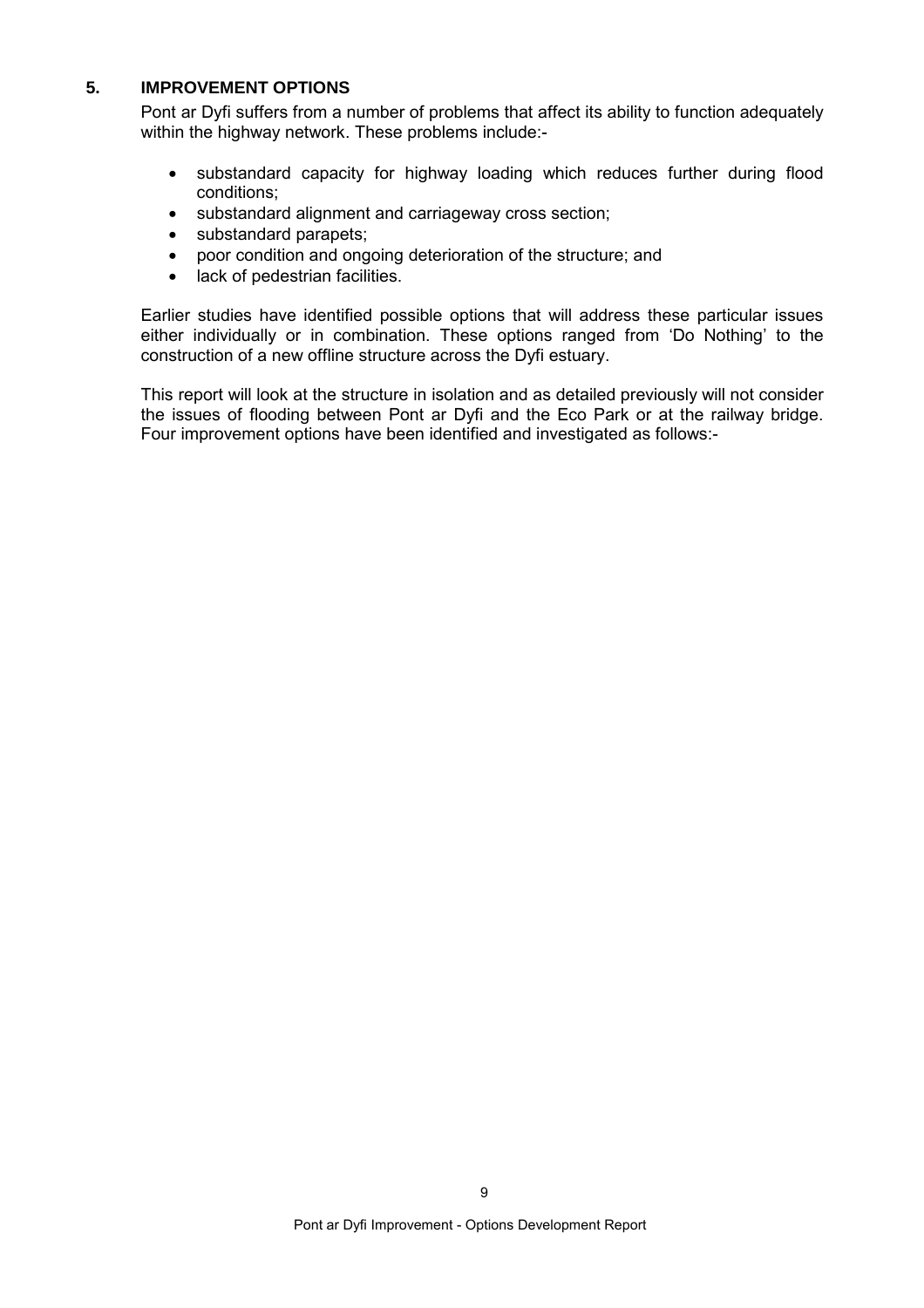# **5.1 OPTION 1 - DO NOTHING**

# **5.1.1 Introduction**

Pont ar Dyfi has been assessed as having insufficient load carrying capacity and this is being addressed in the short term by the development of a management plan in accordance with the Design Manual for Roads and Bridges standard BD79 "The Management of Sub Standard Structures".

Vehicles are also known to attempt to negotiate the trunk road during flood conditions and become trapped in floodwater south of the bridge. Photograph 13 shows an example of this. Therefore, barriers/bollards, variable message signs (VMS) and improved signing are being developed to prevent vehicle and pedestrian access to flooded areas of the trunk road and .Report No. 0396C/10/DC has been prepared to investigate the options. Monitoring of the crossing is also undertaken using CCTV and this together with the Environment Agency flood warnings will provide early notice of flood events and allow timely road closures.

The "Do Nothing" option will result in the continued deterioration of the structure and will take the form of further and progressive distortion of the parapet and spandrel walls from lateral loading, collision damage and reduction in strength due to flooding events. Future remedial action will be required to prevent worsening failure of the parapets and spandrel walls. There will be a reduction in load carrying capacity with the likelihood of a weight limit being applied and in the worse case the loss of the structure.

# **5.1.2 Effects of Implementing a Weight Limit**

Should a weight limit be applied, heavier vehicles with a fully laden weight over that specified, which may include national and local bus and coach services, would be required to use the alternative route. The impact of downgrading this route and the diversion of heavier vehicles will be to increase fuel costs, cause delay in the provision of supplies/services and increase environmental damage due to fumes and carbon emissions. In addition, resilience of the route is removed, journey reliability is decreased and disruption to both traffic and local residents increased. There are also a number of sections of the A470 that have poor alignments and cause some difficulties to larger vehicles negotiating bends.

The environmental costs should also be recognised. Road transport is one of the biggest contributors to carbon emissions. Noise and vibration may have an adverse impact on properties close to the alternative route. The carbon footprint of goods and services will inevitably increase for anyone affected by the imposition of a weight limit.

#### **5.1.3 Pedestrian Use**

Due to the sub-standard width of the bridge, typically 5.7m between parapets, there are no footways and pedestrians are fully exposed to highway traffic. The risk is further exacerbated by the low height of the parapets, typically 700mm in height, which are unlikely to fully prevent falls over the edge of the bridge.

#### **5.1.4 Collision Damage**

The parapets display evidence of multiple collisions due to the below standard junction at the north end of the bridge and the restricted width of the carriageway. Each collision results in damage to the masonry and copings. This sometimes results in material being lost in the river resulting in new masonry having to be used for repairs. Often the impact will stress and displace the spandrel wall below and as a result the alignment and integrity of the masonry is compromised.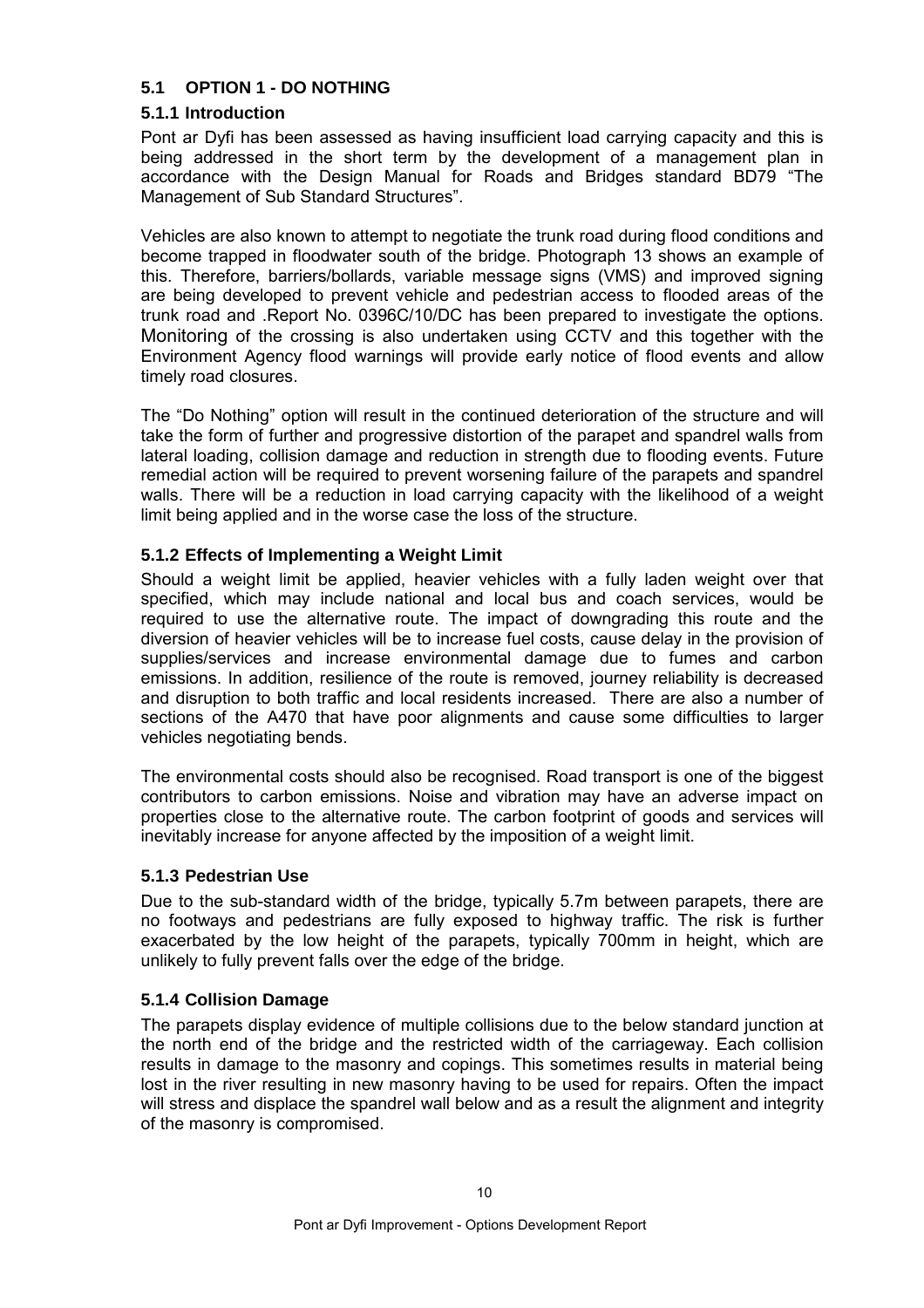Due to the strategic importance of the highway for both local and national transport there is a reluctance to obtain a closure of the route for repair works. Repairs are therefore usually undertaken with traffic continuing to use the bridge. Gaining access from the river side of the bridge via scaffolding requires the written consent of the Environment Agency which will normally take 8 weeks to process. The repair works are therefore undertaken from the carriageway with limited space for men and materials. Understandably, compromises are made both in terms of the materials used and workmanship with the emphasis being on minimising the time spent in a high risk situation. Previous repairs bear evidence to this.

#### **5.1.5 Spandrel Walls**

The spandrel walls have suffered from both traffic impact damage and excessive lateral loading from the arch fill and live loading. Cyclic freeze-thaw action and flood saturation in combination with intermittent high vertical loading has resulted in small incremental horizontal outward movements of the spandrels. Some movement may recover but most will be irreversible and result in progressive movement and distortion.

The temporary steel bracing to pier 1 (Photograph 9) and ties and patress plates to the remaining spandrel walls, installed in 1991, serve a purpose but are unsightly and at the time were only envisaged as a short-term solution. Failure to undertake long term strengthening and improvement will inevitably lead to a series of similar unsightly repairs. This type of emergency repair is often disproportionately expensive.

#### **5.1.6 Flooding Events**

The frequent flooding events that occur at this location have a direct effect on the structural fabric of the bridge. The high level floods cause partial or substantial saturation of the arch barrel, spandrel walls and arch fill which significantly reduce the load carrying capacity of the structure, typically by a factor of 1.6 to 1.8 of non-flooded strength.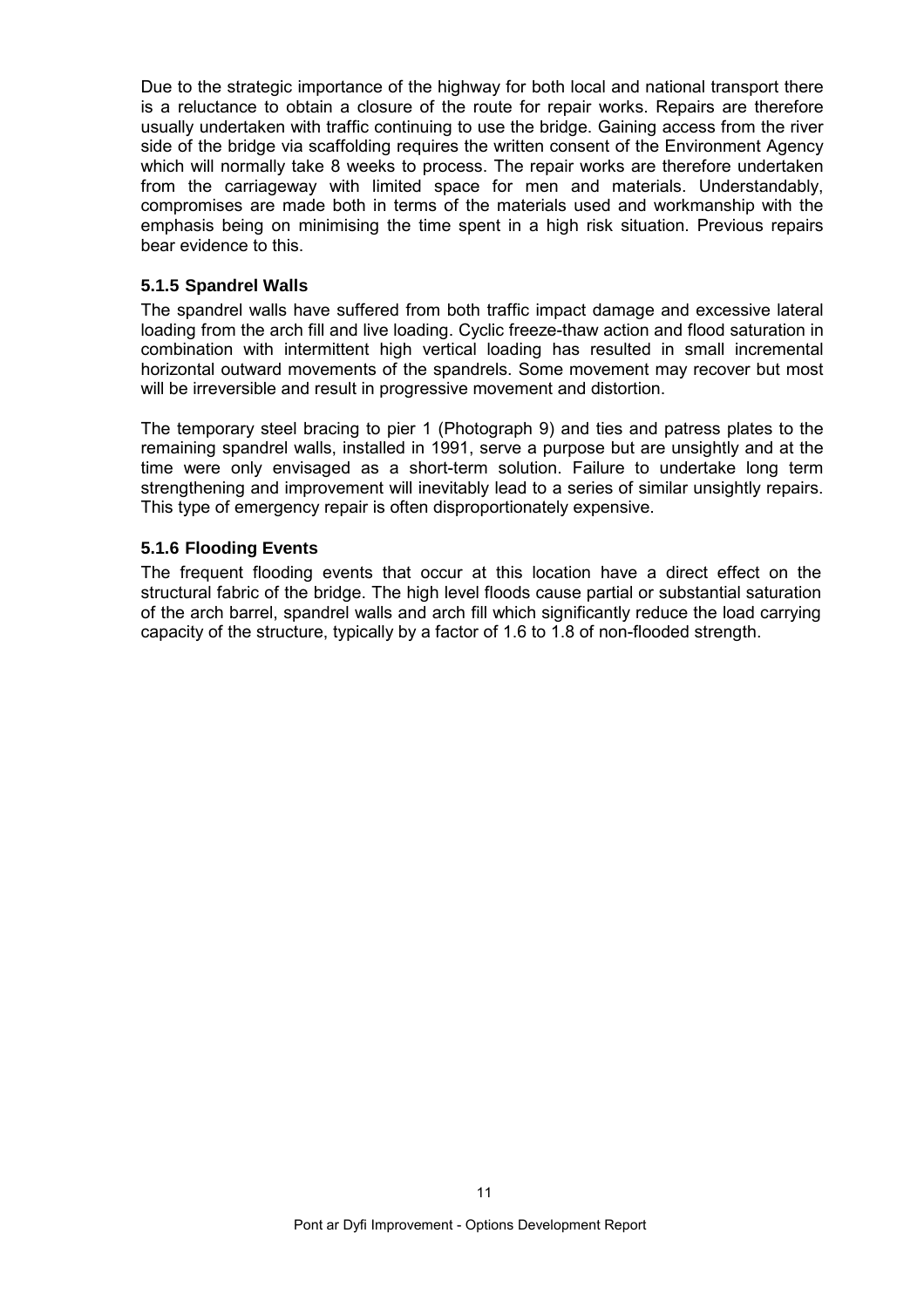### **5.2 OPTION 2 – INSTALLATION OF PERMANENT TRAFFIC SIGNALS**

# **5.2.1 Introduction**

To avoid the problem of traffic conflict on the bridge, which results in collisions and damage to the structure, consideration has been given to having traffic flow over the bridge controlled by traffic signals. This would allow traffic to proceed over the bridge in one direction only at a time, reducing vehicle conflict and hence vehicle to vehicle collisions. However, vehicle collisions with the parapet at the northern end are likely to continue as there is no improvement to the geometry of substandard junction. The traffic signals would need to be three way due to the junction of the A487 with the A493 on the north side of the bridge. It is likely that footways could be constructed over the bridge to provide pedestrian facilities.

The provisional estimated cost to provide signals is £95,000 with annual running costs of £2,000.

#### **5.2.2 Use of Temporary Traffic Signals**

Recent repairs to the west parapet required the use of three way traffic signals. During peak periods there were delays of up to 20 minutes with traffic backing up into Machynlleth. Without further detailed analysis it is considered that the provision of traffic signals is not feasible without causing long delays to traffic which would be exacerbated during the summer months when traffic volumes increase substantially.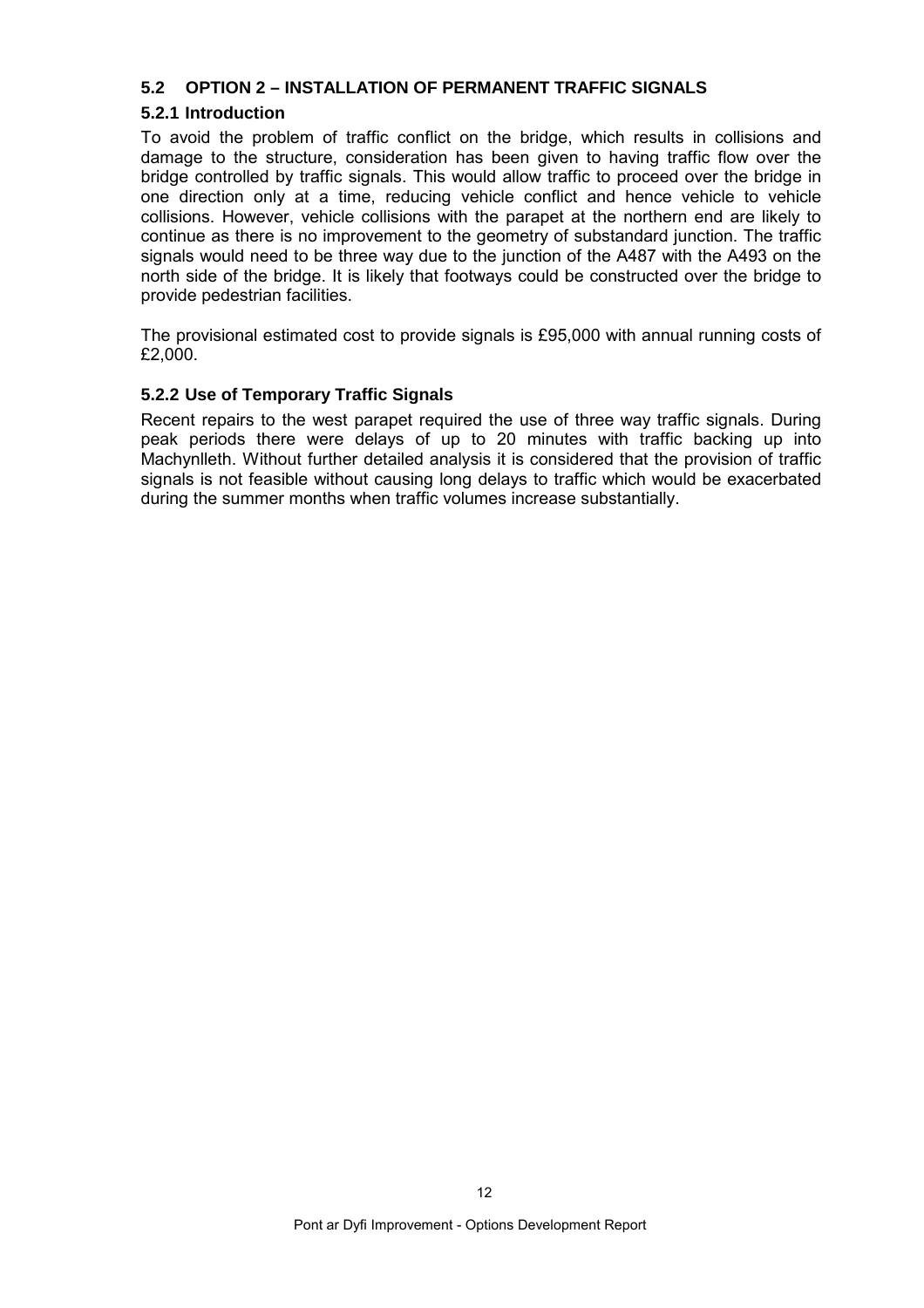# **5.3 OPTION 3 – DO MINIMUM, STRENGTHENING WORKS ONLY**

# **5.3.1 Introduction**

In the recent assessment of Pont ar Dyfi three of the five spans were identified as being below full loading capacity. The management strategy recommends a monitoring regime rather than the implementation of a weight limit at the present time. However a weight limit is likely to become necessary as further deterioration occurs.

# **5.3.2 Weight Limit**

In order to eliminate the need for a weight limit, strengthening of the below capacity spans or the entire structure, as preventative maintenance, may be undertaken. For this work to proceed, consultation and authorisation from CADW will be necessary.

# **5.3.3 Proposed Works**

The works considered for this option are the minimum necessary to ensure that the load carrying capacity of Pont ar Dyfi meets the trunk road standard for this type of structure (40/44 tonnes), maintains the bridge as a viable crossing of the Dyfi, minimises the requirements for non-routine maintenance works and maximises service life. The parapets should also to be strengthened and increased in height or replaced, in order to comply with current standards and provide adequate vehicular restraint and a compliant barrier for pedestrians. The improvement of the parapets may result in them being marginally wider which could lead to a slightly reduced carriageway width.

There are a number of options that could be employed to strengthen Pont ar Dyfi, however, as the structure has ancient monument status only methods which will have a minimal effect on the external appearance of the bridge should be considered.

In order to provide a serviceable crossing the preferred strengthening method should ensure that:

- the arch barrels are strengthened;
- stability is provided to the spandrel walls, allowing the removal of the temporary beams supporting pier one and the plates that help to stabilise the spandrel walls;
- waterproofing of the arch barrels is undertaken;
- ingress of water is prevented; and
- the parapets are strengthened and increased in height to meet current standards.

The splayed additions at the north end of the structure, though assessed as suitable to carry full highway loading are showing signs of disrepair with spalling concrete and exposed and corroding steelwork. Any strengthening option would also need to address this problem.

In order to prevent the capacity of the bridge reducing significantly during flooding events it will be necessary to utilise a concrete saddle solution over the arches.

#### **5.3.4 Impact Damage**

Any strengthening option alone will not address the issues of highway geometry and pedestrian safety and the structure will continue to sustain impact damage. The bridge will also need to be closed during flooding of the A487 to the south to prevent access, although the bridge itself will generally be unaffected.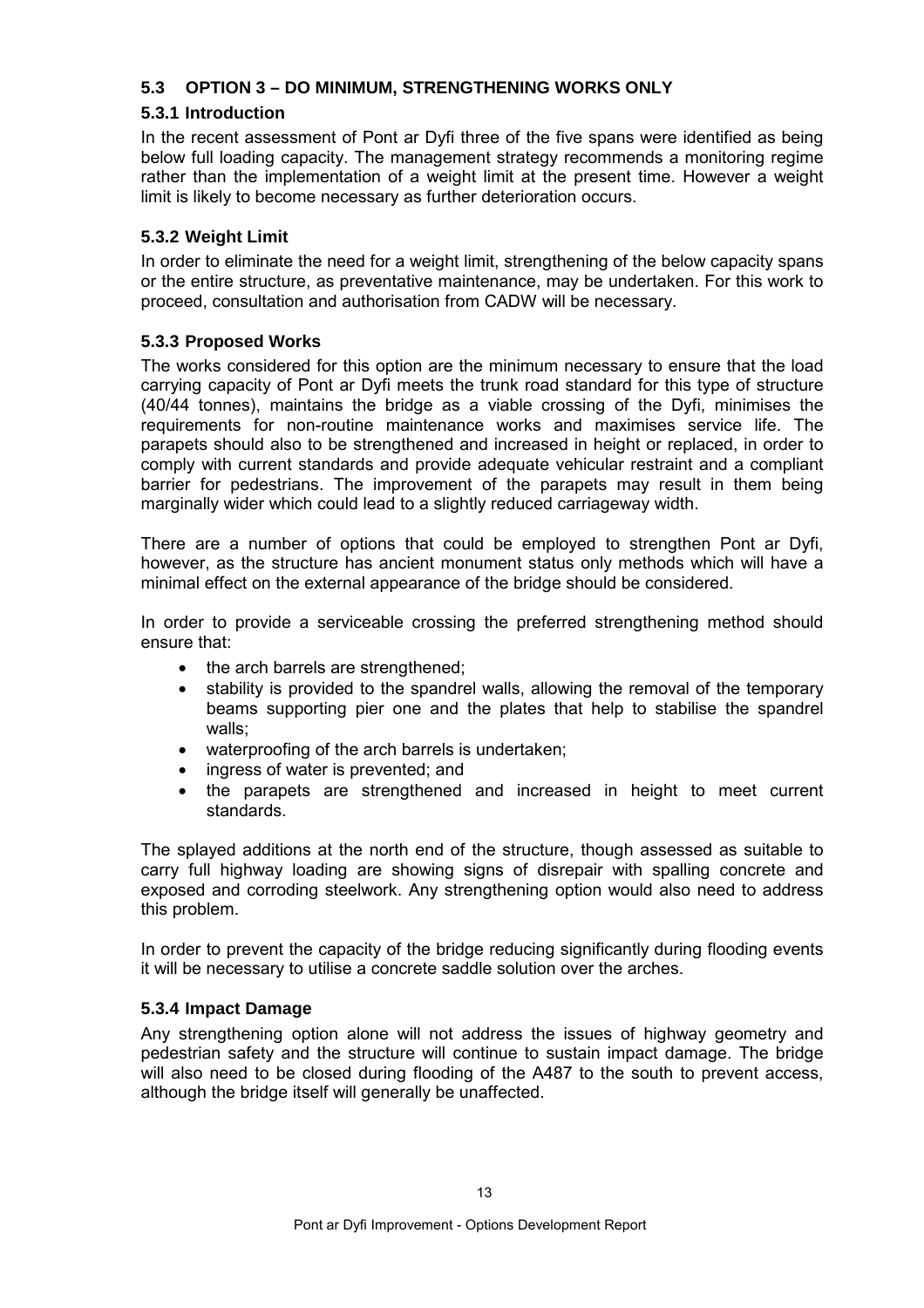#### **5.3.5 Traffic Implications Whilst Undertaking Works**

Due to the nature of the works a road closure will be required throughout their duration, possibly up to two years depending on EA requirements. This will result in significant diversions for local and long distance traffic. It may be possible to construct a temporary bridge for the duration of the works, however, this is estimated to cost in the region of £500,000 and the highway alignment would have well below standard junctions with the existing road network. Approval would also be required from the EA for any bridge and their specific requirements would need to be taken into consideration.

#### **5.3.6 Traffic Signals**

Traffic signals may also be incorporated into this option.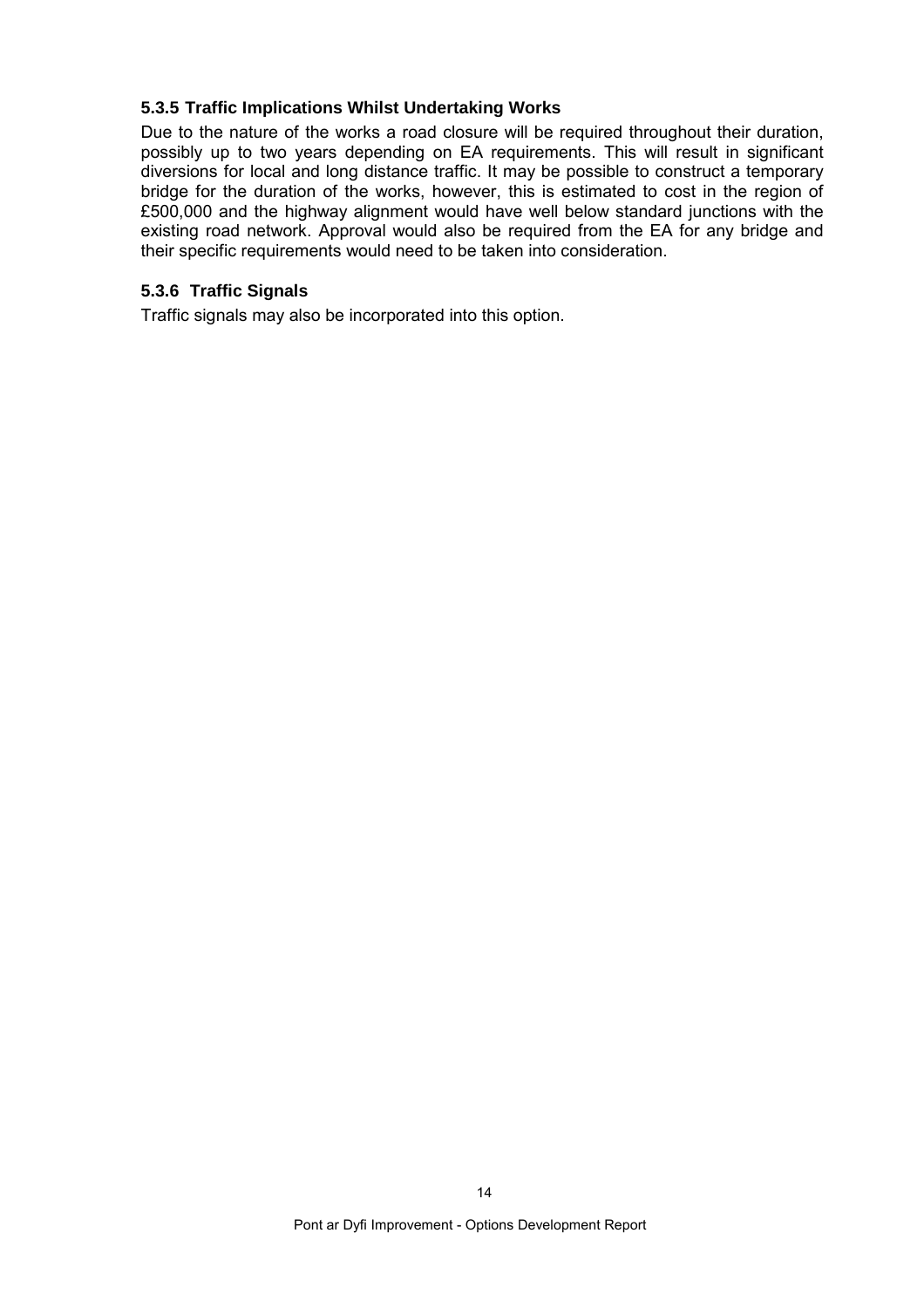# **5.4 OPTION 4 – WIDENING AND STRENGTHENING OF THE EXISTING BRIDGE**

# **5.4.1 Introduction**

This option consists of the widening of the existing bridge on the downstream side to incorporate a wider carriageway and new footway provision. Extensions to the downstream side will avoid complex land purchase issues which would arise if widening was undertaken to the upstream side. For this work to proceed, consultation and authorisation from CADW will be necessary. It is proposed that the extension will be formed in masonry, or be masonry clad, to replicate the original form of the structure. If required the detailing can such that the original and new sections can be clearly delineated.

# **5.4.2 Proposed Works**

The existing bridge will be widened by 7.6m to provide a 7.3m carriageway, a two metre hatched separation strip between traffic lanes and footways 2.0m wide on each side. See Drawing No. 0396/F/12.

Works can be undertaken without the need for a road closure, therefore eliminating the need for a lengthy diversion or temporary bridge. However, three way traffic control will be required. The extension will be constructed first and traffic diverted onto the new section whilst the original bridge is strengthened and refurbished.

Widening of the structure will require working within the river and will therefore have associated risks, including flooding, which will require management and mitigation. Consultation with the Environment Agency is likely to identify additional constraints that will need to be taken into account during the design and construction process. These may include periods when work is not allowed on the bridge or restrictions on the number of arch extensions to be constructed simultaneously.

The extension is proposed to be of a similar form to the original bridge, i.e. a 5 span masonry or masonry faced arch but with a clear demarcation between the existing and new structures. The upstream spandrel walls will be retained where possible, or rebuilt using existing or similar stone. Parapets will be rebuilt with a reinforced concrete core to standard height. Existing steel beam and concrete extensions to the north side will be removed and replaced with half arches in keeping with the rest of the structure. The new piers and abutments will be formed in mass or reinforced concrete and clad in stonework to match the original.

On completion of the abutments and piers the new arch barrels can be constructed. Traditional construction would require the use of arch support for the construction of a traditional masonry arch barrel or one made from reinforced concrete. Whichever method/material is used this would be a slow process, especially if the EA restricted the use of any arch support system to one arch at a time. Once the arch barrels are complete the spandrel and parapet walls can be constructed in either masonry or stonework faced reinforced concrete. To speed up the process it is feasible to use precast concrete sections for the arch barrels, similarly the spandrel and parapet walls can be precast and faced with stonework to match the original structure. On completion of the arch and spandrel walls the arches would be waterproofed, backfilled and surfacing laid.

The next stage would be to switch traffic onto the new section to enable works to strengthen and refurbish the original structure to proceed. Once complete the original downstream parapet would be removed and the surfacing, and footways and road markings completed.

The splayed additions at the north east end of the structure, though assessed as suitable to carry full highway loading are showing signs of disrepair with spalling concrete and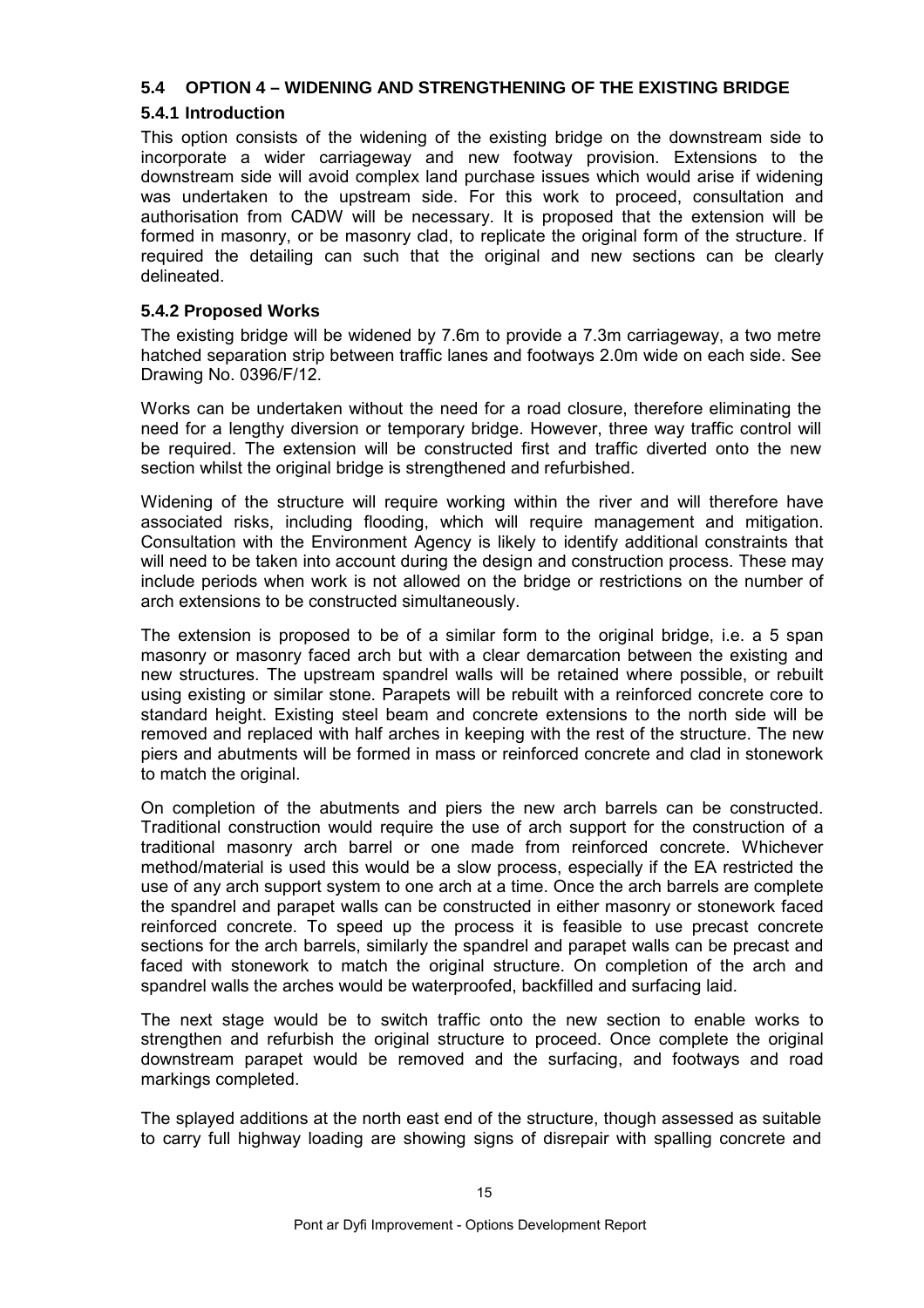exposed and corroding steelwork. It is proposed that these should be replaced with half arches to be more in keeping with the existing structure.

# **5.4.3 Outcome of Works**

The existing bridge will be strengthened and refurbished and together with the increased width the structure will provide a link across the River Dyfi that can carry full highway traffic loading, reduce collisions and provide a safe crossing for pedestrians.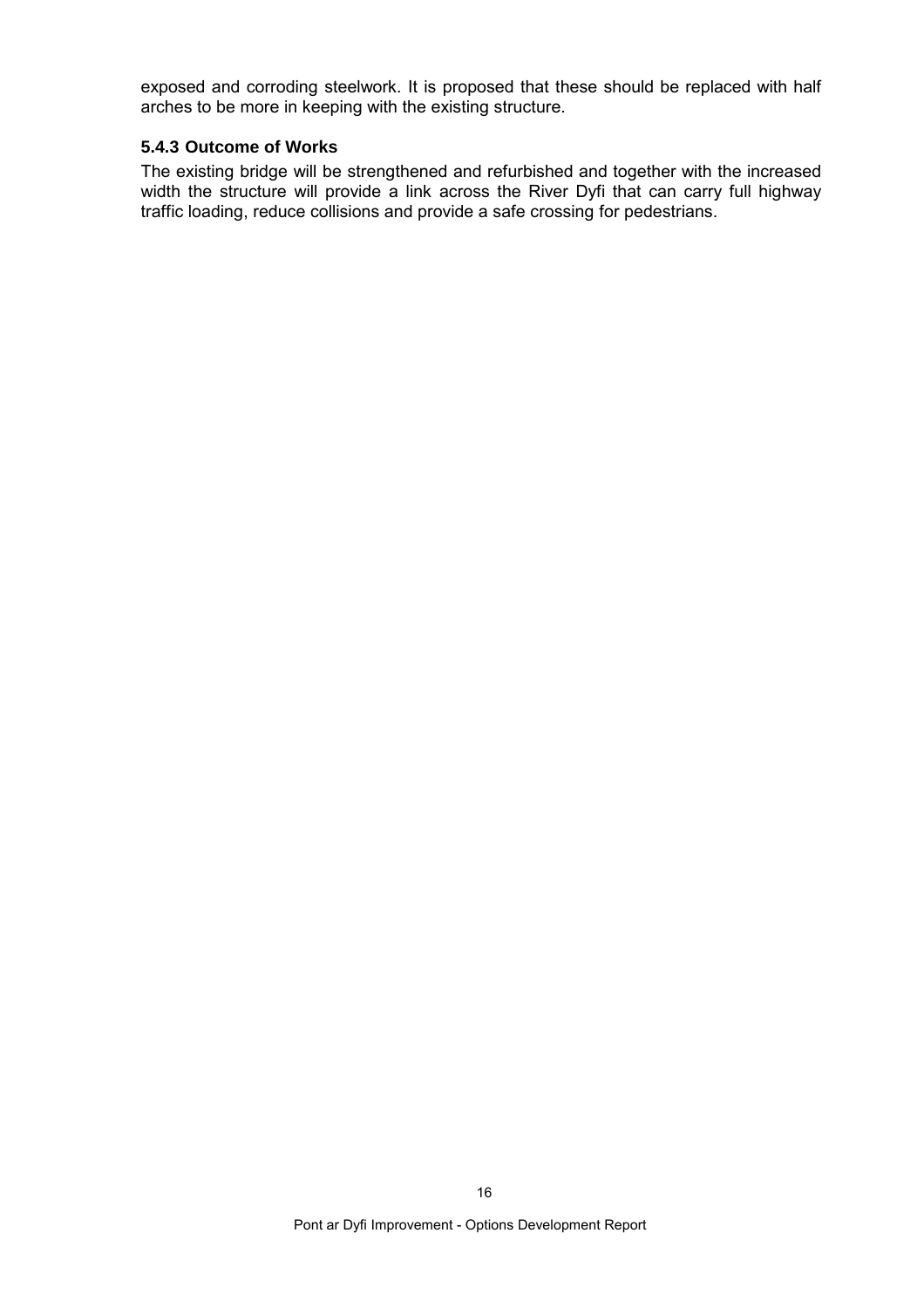# **6. ADVANTAGES/DISADVANTAGES OF OPTIONS**

| <b>Option</b>     | 1 – Do Nothing                                                                                      | 2 – Traffic Signals                                                                                                                                                                         | 3 – Do Minimum<br><b>Strengthening Works Only</b>                                                                                                                                                                                                                                                                                                 | 4 – Widening and Strengthening                                                                                                                                                                                                                                                                                                                                                                                                                   |
|-------------------|-----------------------------------------------------------------------------------------------------|---------------------------------------------------------------------------------------------------------------------------------------------------------------------------------------------|---------------------------------------------------------------------------------------------------------------------------------------------------------------------------------------------------------------------------------------------------------------------------------------------------------------------------------------------------|--------------------------------------------------------------------------------------------------------------------------------------------------------------------------------------------------------------------------------------------------------------------------------------------------------------------------------------------------------------------------------------------------------------------------------------------------|
| <b>Advantages</b> | Minimal capital input<br>Maximum retention of<br>historic bridge<br>Minimal environmental<br>impact | Minimal capital input<br>Improvement for<br>pedestrians<br>Possible reduction in<br>collisions with structure<br>Maximum retention of<br>historic bridge<br>Minimal environmental<br>impact | Improved network resilience<br>Removes unsightly repairs<br>Preservation of existing<br>bridge<br>Eliminates the need for<br>weight restrictions<br>May allow waterproofing of<br>arch barrel<br>Reduces risk during flood<br>events<br>Provides a compliant<br>parapet<br>Minimal environmental<br>impact if temporary<br>bridge is not utilised | Guarantees long term viability of<br>bridge<br>Partly preserves the original bridge<br>Provides pedestrian facilities<br>Eliminates the need for weight<br>restrictions<br>Removes unsightly repairs<br>Reduced hazards during<br>construction/future maintenance<br>Reduced risk of collisions and<br>bridge damage<br>Provides improved pedestrian/<br>vehicular parapet protection<br>Increase in manoeuvrability for<br>turning at north end |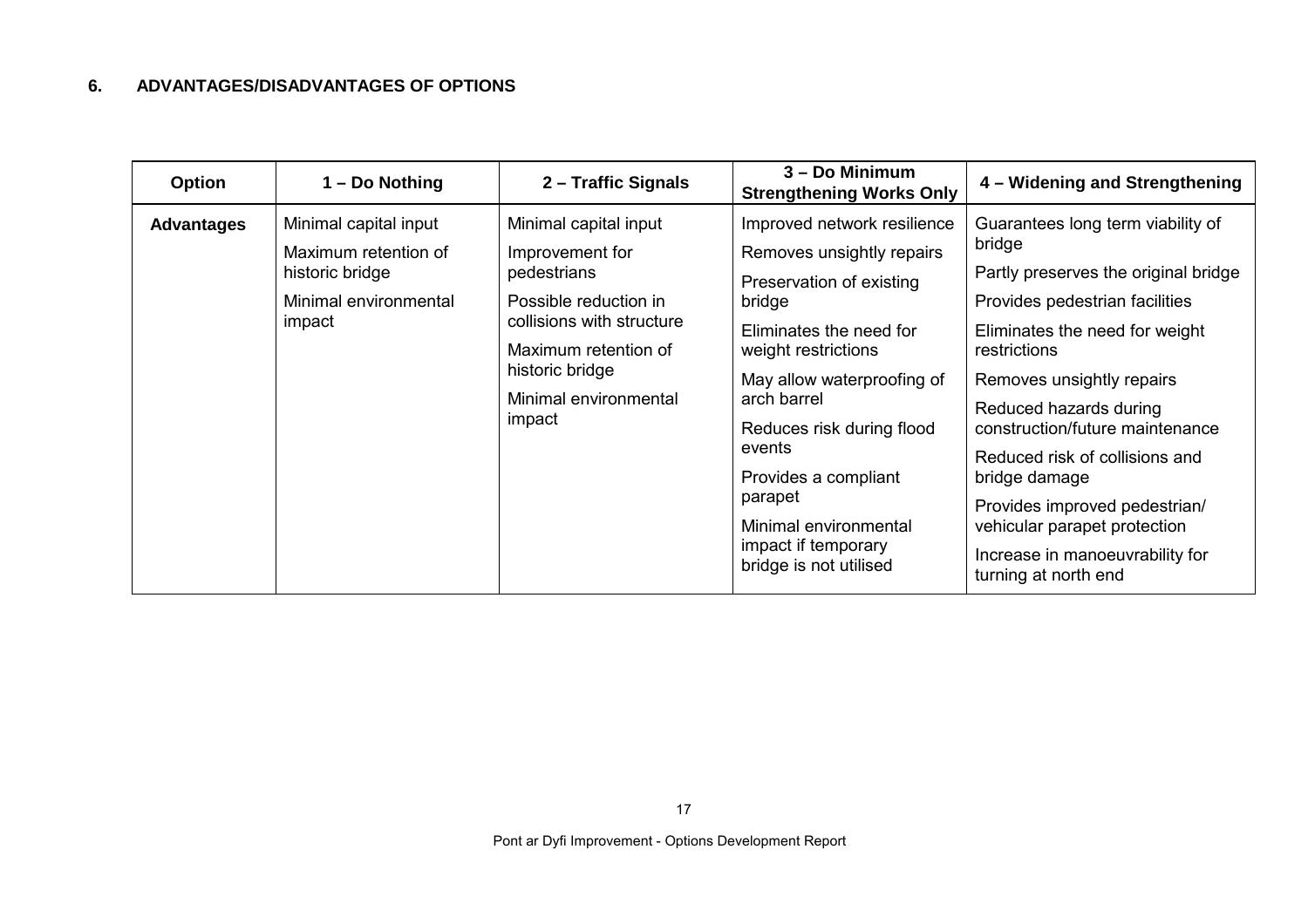| Option               | 1 - Do Nothing                                                           | 2 - Traffic Signals                                                                                | 3 - Do Minimum<br><b>Strengthening Works Only</b>                                                                                                                                                                                                                                                                                                      | 4 – Widening and<br>Strengthening                                                                                                 |
|----------------------|--------------------------------------------------------------------------|----------------------------------------------------------------------------------------------------|--------------------------------------------------------------------------------------------------------------------------------------------------------------------------------------------------------------------------------------------------------------------------------------------------------------------------------------------------------|-----------------------------------------------------------------------------------------------------------------------------------|
| <b>Disadvantages</b> | No waterproofing to structure<br>Regular remedial works to               | Likely extensive traffic delays<br>especially during the summer                                    | Continuing need for remedial<br>works to repair impact damage<br>to parapets and associated<br>disruption to traffic<br>Ongoing maintenance liability<br>and associated costs<br>No highway safety alignment<br>or pedestrian facility<br>improvements<br>Road closure required for up<br>to two years resulting in<br>extensive disruption to traffic | Medium to short<br>term environmental<br>impact;<br>Significant cost; and<br>Likely to affect<br>character of existing<br>bridge. |
|                      | repair impact damage and<br>associated unacceptable risk<br>to workforce | months<br>Visual impact of traffic signals on<br>the surrounding area                              |                                                                                                                                                                                                                                                                                                                                                        |                                                                                                                                   |
|                      | Likelihood of weight limit                                               | No waterproofing to structure                                                                      |                                                                                                                                                                                                                                                                                                                                                        |                                                                                                                                   |
|                      | being applied<br>Substandard height parapets                             | Regular remedial works to repair<br>impact damage and associated<br>unacceptable risk to workforce |                                                                                                                                                                                                                                                                                                                                                        |                                                                                                                                   |
|                      | Continued deterioration of<br>the fabric of the bridge                   | Likelihood of weight limit being                                                                   |                                                                                                                                                                                                                                                                                                                                                        |                                                                                                                                   |
|                      | Reduced confidence in<br>longevity of structure                          | applied<br>Substandard height parapets                                                             |                                                                                                                                                                                                                                                                                                                                                        |                                                                                                                                   |
|                      | Continued severance of<br>strategic highway link due to                  | Continued deterioration of the<br>fabric of the bridge                                             |                                                                                                                                                                                                                                                                                                                                                        |                                                                                                                                   |
|                      | flooding<br>Continued risks at times of                                  | Reduced confidence in longevity of<br>structure                                                    |                                                                                                                                                                                                                                                                                                                                                        |                                                                                                                                   |
|                      | flooding to public and<br>structure                                      | Continued severance of strategic<br>highway link due to flooding                                   |                                                                                                                                                                                                                                                                                                                                                        |                                                                                                                                   |
|                      | No highway safety or<br>alignment improvements                           | Continued risks at times of flooding<br>to public and structure                                    |                                                                                                                                                                                                                                                                                                                                                        |                                                                                                                                   |
|                      | No improvement to<br>pedestrian facilities                               | No highway safety or alignment<br>improvements                                                     |                                                                                                                                                                                                                                                                                                                                                        |                                                                                                                                   |
|                      | Not an acceptable long term<br>position                                  | Not an acceptable long term<br>position                                                            |                                                                                                                                                                                                                                                                                                                                                        |                                                                                                                                   |
|                      | Lack of network resilience                                               | Lack of network resilience                                                                         |                                                                                                                                                                                                                                                                                                                                                        |                                                                                                                                   |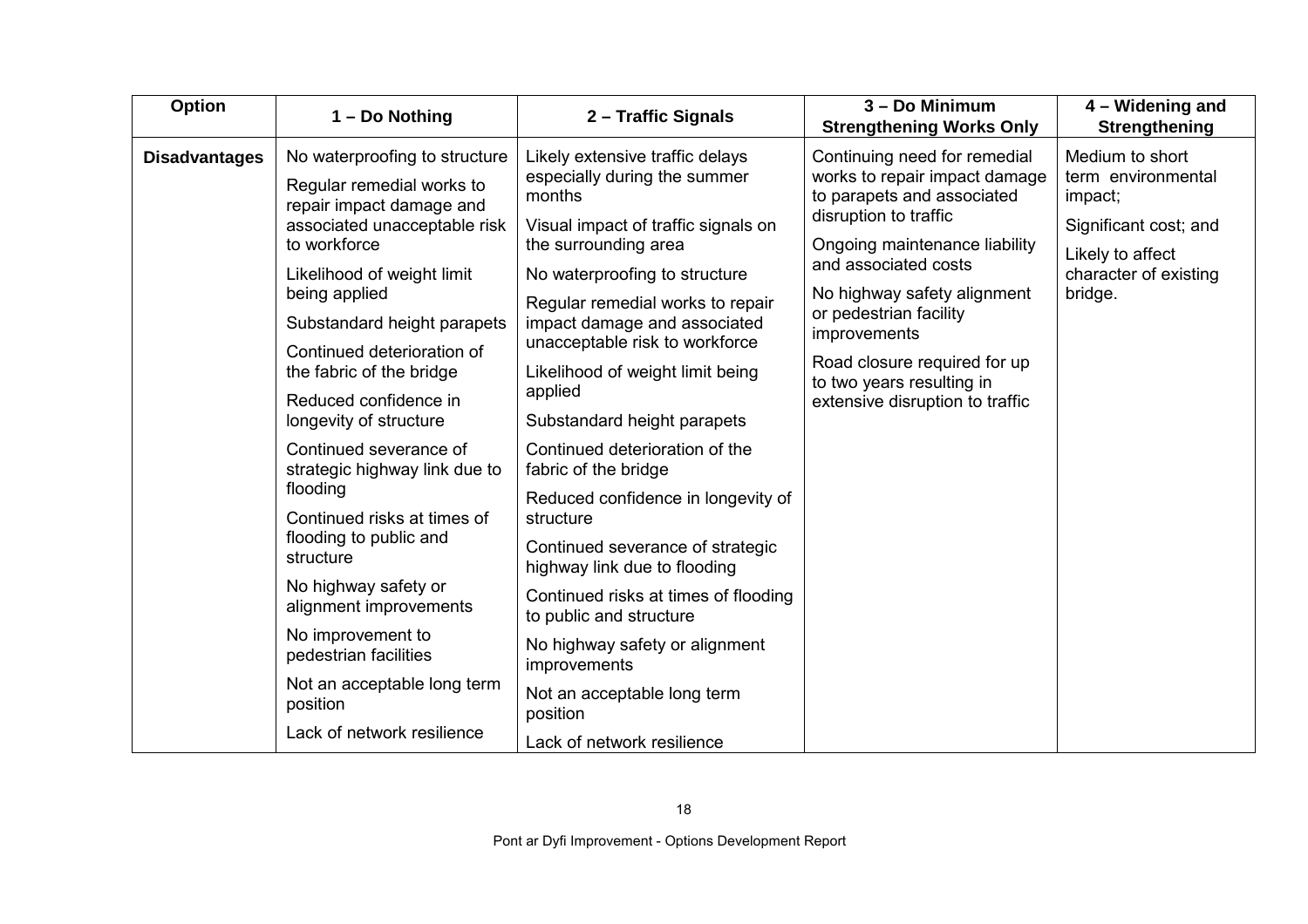# **7. COMPARISON OF COSTS FOR EACH OPTION**

| <b>Option</b> | <b>Works Budget</b><br><b>Estimate</b>                       | <b>Description</b>                                                                    |
|---------------|--------------------------------------------------------------|---------------------------------------------------------------------------------------|
|               | £40,000 p.a.                                                 | Do Nothing:- Reactive and routine maintenance only                                    |
| 2             | £95,000 plus £2,000<br>p.a. running costs                    | Installation of Permanent Traffic Signals                                             |
| 3             | £1,100,000 plus annual<br>parapet repair costs of<br>£40,000 | Do Minimum:- Strengthening and refurbishment works<br>assuming bridge closure         |
| 4             | £3,000,000                                                   | Widening and strengthening of existing bridge (9.3m)<br>carriageway with 2m footways) |

The estimates, as shown, are for construction works only and design, land costs etc are not included at this stage. The costs are of a preliminary nature and as such are likely to vary significantly from this feasibility stage to the construction stage as design and construction techniques are finalised. Rates for individual items of work, such as concrete and the associated quantities are established to an appropriate level of accuracy at this stage. However, the risk associated with undertaking activities such as in river works in this semi-tidal location has not been established. The type of works required makes accurate pricing difficult to establish, however, it is believed the pricing of each option comparative to each other is reasonable. Once a preferred option is chosen and the requirements of the consultees are known it is recommended that a form of early Contractor involvement is established. This will give the advantage of using a Contractor's expertise in construction methods and help to achieve an accurate cost of the proposed improvement thus reducing financial risks.

# **8. CONSULTATION AND CONSENTS**

# **7.1 Environment Agency**

The Afon Dyfi is a Statutory Main River, and therefore falls under the jurisdiction of the Environment Agency (EA) as provided for in the Water Resources Act 1991. Flood Defence Consent, under the provisions of the Land Drainage Act (1991), must also be obtained from the EA for any works across or adjacent to a main river. These procedures ensure that the Environment Agency is consulted regarding any major scheme that may induce fundamental change in the floodplain environment.

Following initial discussions with the EA on 1st February 2011 it was agreed that an analysis of the flood risks resulting from the widening and strengthening option would be undertaken using numerical modelling techniques if this option was preferred.

# **7.2 Countryside Council for Wales**

The Afon Dyfi and its flood plain have a number of environmental designations starting at a point approximately 4 km downstream of Pont-ar-Dyfi. They include:

- SSSI (Special Site of Scientific Interest) The Dyfi SSSI has been designated in stages since 1954, 2262 hectares of the site form the Dyfi National Nature Reserve.
- SAC (Special Area of Conservation). The SAC, Lleyn Peninsula and the Sarnau were designated on 13<sup>th</sup> December 2004 and not only include the Dyfi Estuary but a large part of the North Wales coast.
- SPA (Special Protection Area) Dyfi Estuary SPA was classified on 29<sup>th</sup> June 1992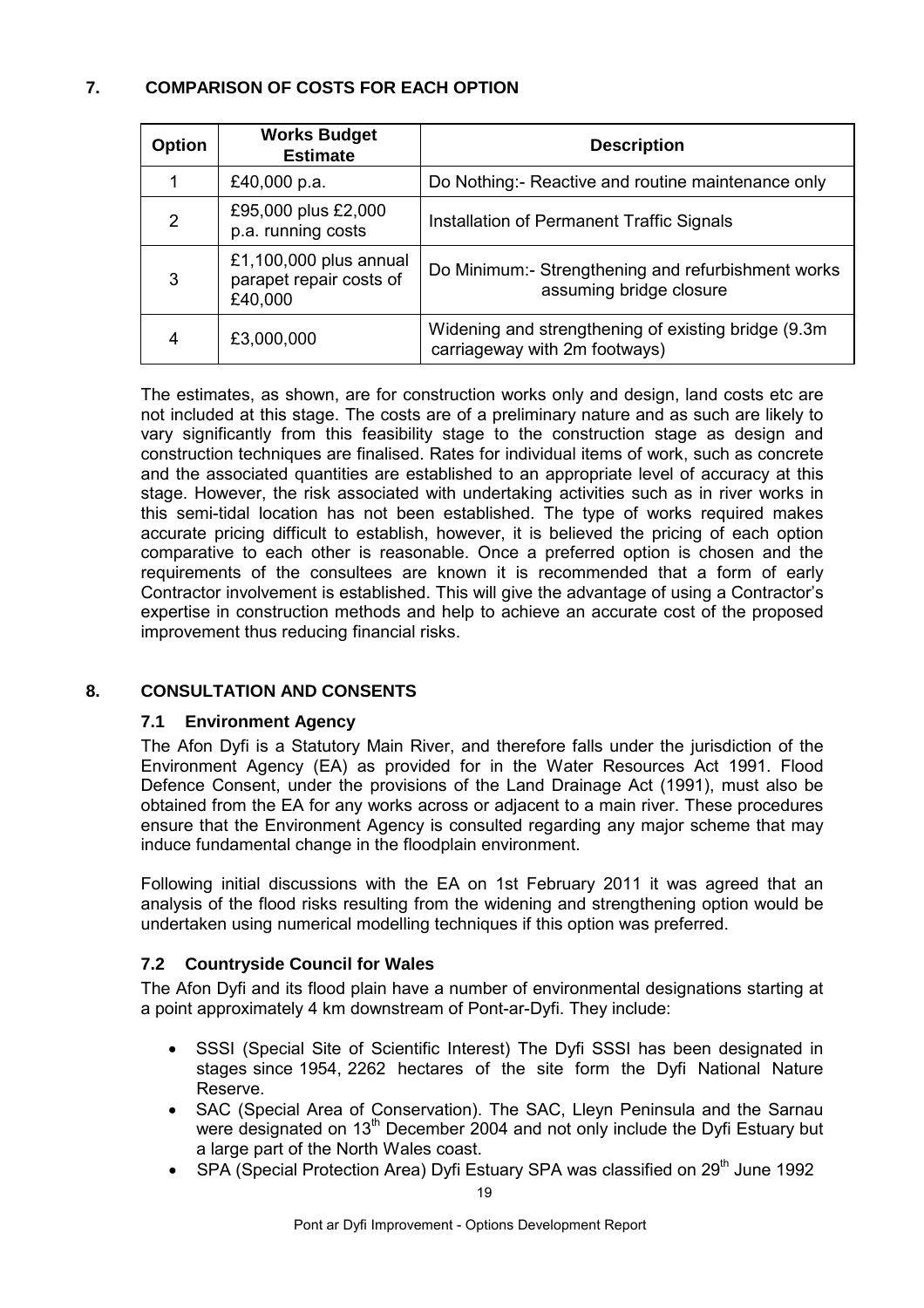• Ramsar (A wetland of international Importance) and includes Cors Fochno and the Dyfi.

Though of obvious importance the proposed works at Pont ar Dyfi are, at this stage, believed to be unlikely to have a direct effect on the SSSI or SAC and should fall outside the scope of requiring a full environmental impact assessment. This would need to be confirmed during the preliminary design stage when consultation with CCW and other bodies will be undertaken.

# **7.3 CADW**

The need to preserve the best examples of ancient monuments has long been recognised by Parliament. Legislation giving statutory protection began in 1882 with the first Ancient Monuments Protection Act. Several subsequent Acts of Parliament afforded wider protection to ancient monuments and archaeological remains of national importance, up to the present Ancient Monuments and Archaeological Areas Act 1979.

The Ancient Monuments and Archaeological Areas Act 1979 provides the legislative framework for the protection of ancient monuments and also embraces properties in the direct care of the State. Aspects of this work are covered in Welsh Office Circular 61/96. The Welsh Assembly Government receives advice on matters related to ancient monuments from the Ancient Monuments Board for Wales.

Before any work or alterations can be undertaken at a scheduled ancient monument, Scheduled Monument Consent has to be obtained from the National Assembly for Wales. This function is administered by Cadw. The consent is usually accompanied by a number of conditions. It may, for example, stipulate what building material has to be used, or the way in which work must be done. Certain works may have to be supervised by an archaeologist, and the work must be inspected by Cadw staff. It is proposed to maintain liaison with CADW, the Clwyd Powys Archaeological Trust and other relevant parties to come to a solution which will achieve the aim of providing a safe and long lived structure suitable for today's use while preserving its historic nature.

Before each application is determined, comments are sought from external consultees. These include local authorities, the Council for British Archaeology, the four regional Welsh Archaeological Trusts, and the Royal Commission on the Ancient and Historical Monuments of Wales. Cadw's Inspectors of Ancient Monuments and Conservation Architects also make their own assessments.

#### **7.4 Snowdonia National Park**

The boundary of the Snowdonia National Park crosses Pont ar Dyfi. It is likely that any extensive changes to Pont ar Dyfi will be subject to the planning process under the authority of the National Park.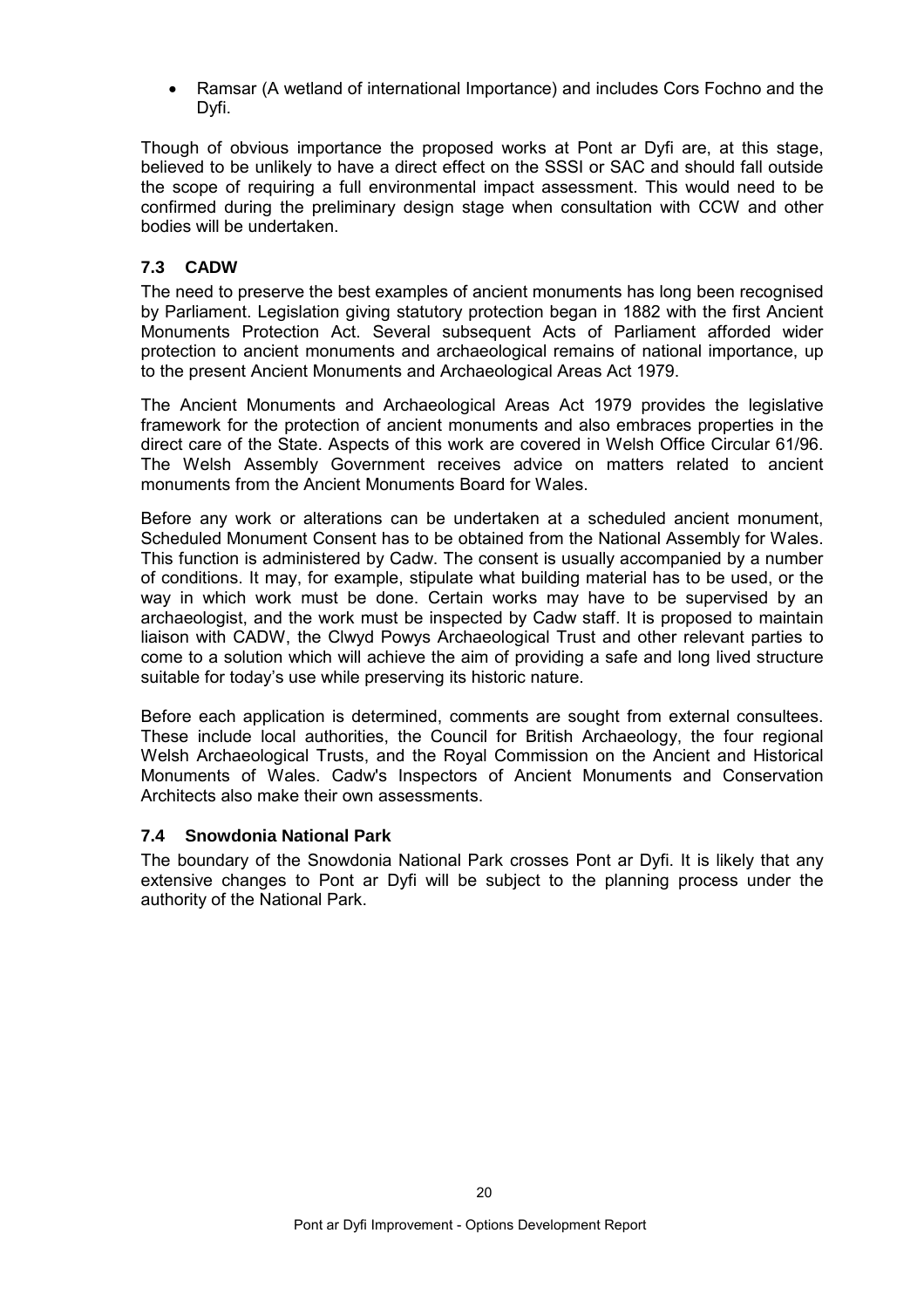### **9. ENVIRONMENTAL EFFECTS – ENVIRONMENTAL ASSESSMENT**

A Stage II Environmental Assessment (EA) was undertaken in 2003 which considered the Do Nothing, strengthening and refurbishment and various off-line options. The main points arising from the assessment were that:-

- Environmental effects of undertaking works to the bridge were limited to Pont ar Dyfi bridge which has been identified as a site of national importance and is a Scheduled Ancient Monument. The row of six cottages opposite the north end of Pont ar Dyfi are Grade II Listed;
- On-line options will have very little effect on the ecology of the area;
- A positive benefit that will result from the widening option is that Pont ar Dyfi would become more accessible to pedestrians, improving access to nearby properties and for leisure purposes;
- Increased sight lines and visibility splays will help to reduce driver fear and driver uncertainty; and
- Well established construction practices will be used and the requirements of the Environment Agency and other bodies incorporated into the contract documentation to minimise potential impacts. At all times every effort will be made to prevent pollution of the river.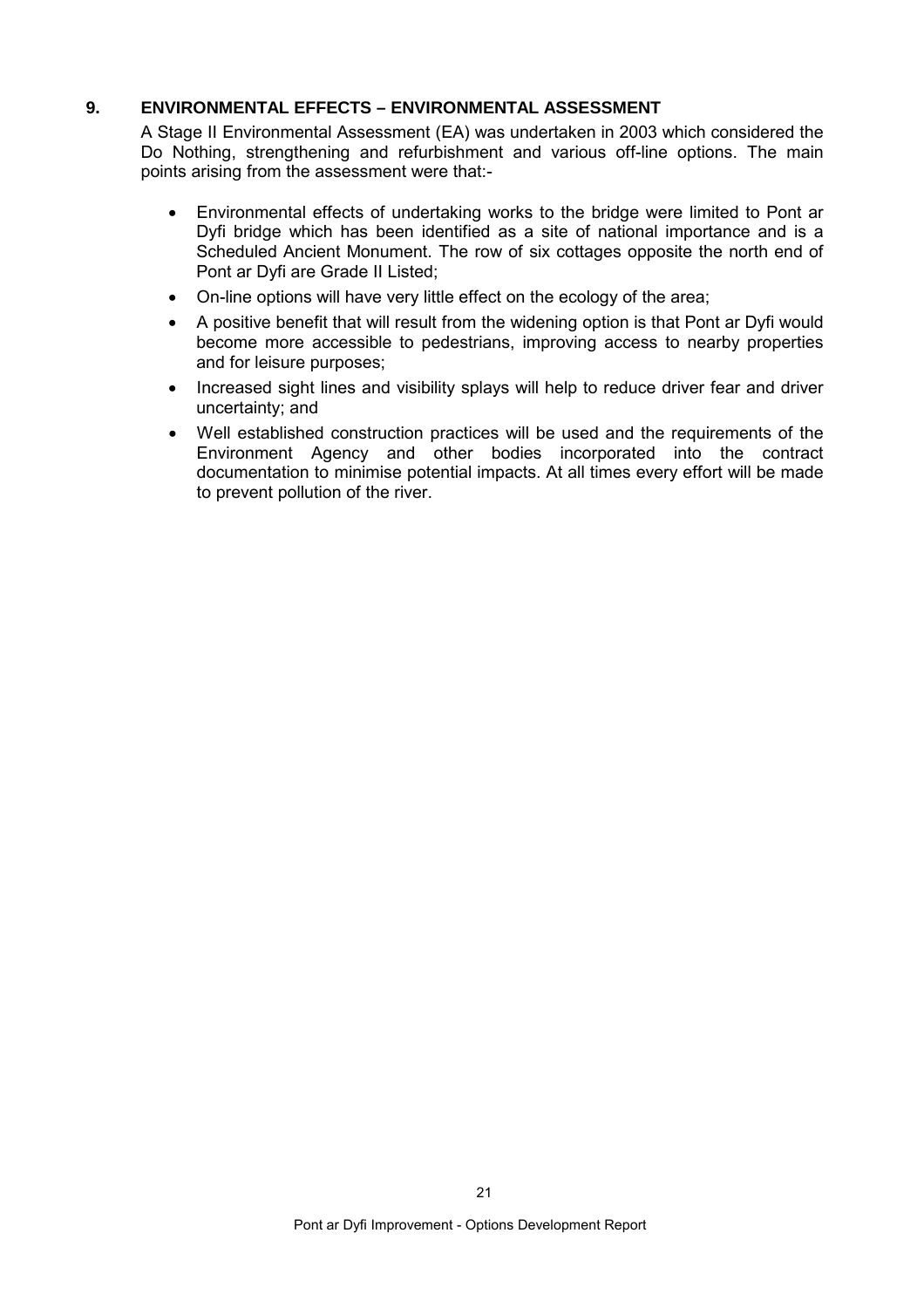#### **10. DISCUSSION/CONCLUSION**

#### **10.1 Issues Outside Scope of Report**

There are a number of issues that are relevant to the Afon Dyfi floodplain and its crossing and when considering any improvement will need to be taken into account. In order to eliminate severance due to flooding a major scheme will be required which is outside the scope of this report.

Initial studies have been undertaken into the feasibility of providing a new structure adjacent to the existing, however, due to the existing alignment at the likely tie-in points and EA requirements for waterway area beneath any new structure likely to result in the new soffit being 4.5 metres higher than the existing bridge soffit, this option has been discounted.

#### **10.2 Summary of Options**

A summary of the advantages and disadvantages of each option is included in Section 6.

#### **10.2.1 Option 1 - Do Nothing**

The 'Do Nothing' Option 1 will result in the deterioration of the bridge with the likelihood of an imposed weight limit and ever increasing unsightly repairs to a vital river crossing. The poor condition of the parapets will progressively spread down through the spandrel walls. There is an increasing potential for the complete loss of the structure as deterioration progresses. Therefore 'Do Nothing' is not a viable option.

#### **10.2.2 Option 2 – Permanent Traffic Signals**

Although the installation of traffic signals has been considered as a possible option it is recognised that the resulting delays will be significant and therefore this option has been discounted.

#### **10.2.3 Option 3 – Do Minimum, Strengthening Works Only**

The "Do Minimum" Option 3 will arrest the deterioration of the bridge and allow all vehicles within the legal weight limits to use the crossing, however, the poor junction alignment will not be addressed and parapet strikes and minor collisions will continue to be an issue. Pedestrian safety has not been addressed and the lack of any designated footway will still be a potential hazard for pedestrians wanting to cross the bridge.

In order to construct this option a road closure will be required for a period of up to two years. It may be possible to erect a temporary bridge, however, this will be costly, result in a sub-standard alignment and require approval from the EA

#### **10.2.4 Option 4 – Widening and Strengthening of Existing Bridge**

It is recognised that substantial works are required to the existing bridge to maintain a viable, safe trunk road crossing of the Dyfi Estuary and preserve the integrity of the structure. Consultation with the EA will be required when deciding on any preferred option. If the number of collisions and associated repair and closure costs are to be reduced then widening of the existing structure is essential.

This option will eliminate the traffic conflict and carriageway problems on the bridge. There is likely to be an immediate benefit for vehicles making any of the possible manoeuvres at the junction. The provision of footways will improve pedestrian safety and amenity within the area.

Swept paths show that there are benefits to manoeuvrability although it was still necessary for articulated vehicles to enter the opposing traffic lane to complete the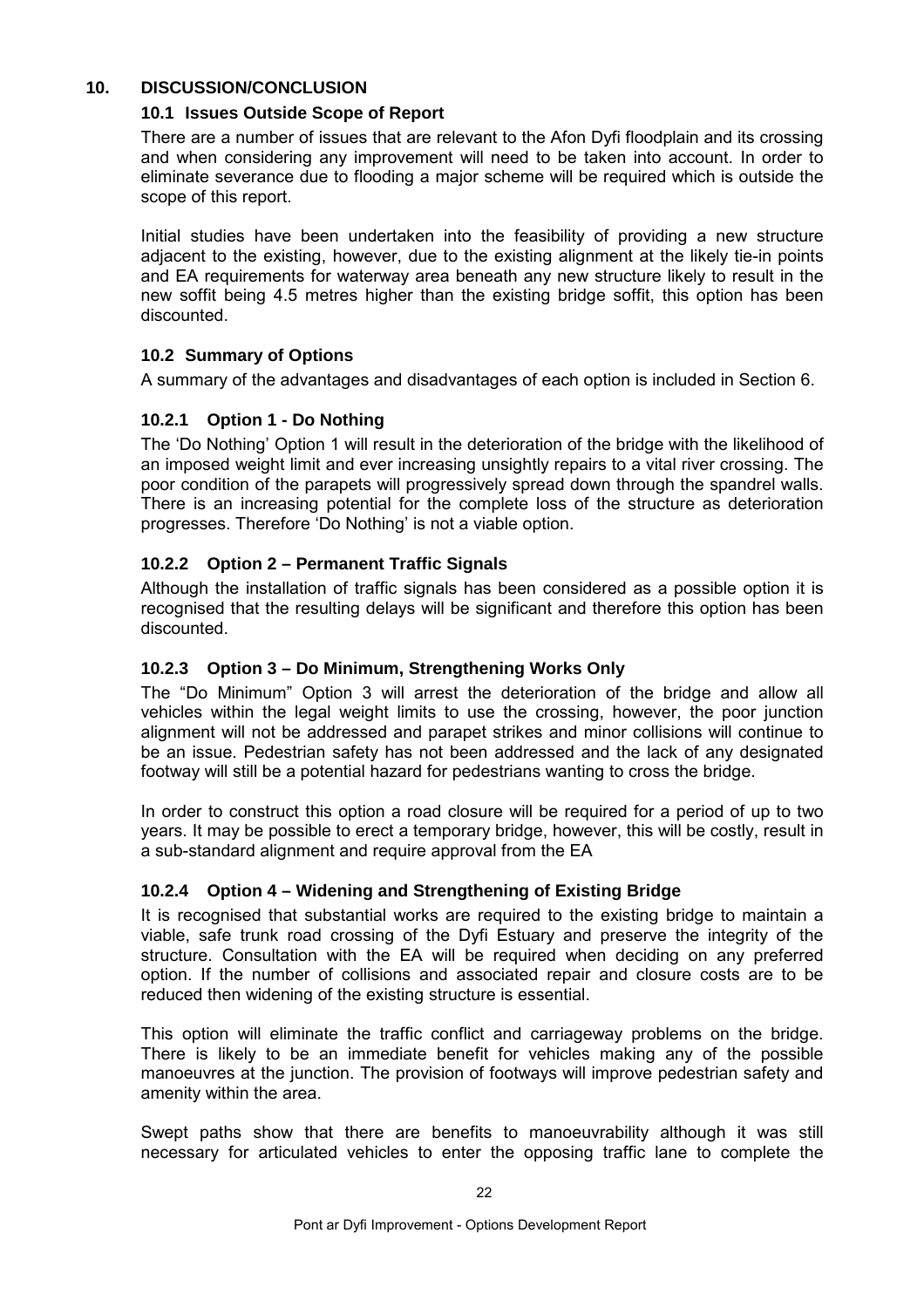turning movements. It is unlikely that the junction could be designed to comply fully with the requirements of the DMRB without obtaining additional land.

The proposed refurbishments and widening will remove unsightly repairs and additions and leave the bridge in a condition which, though changed, will be in keeping with the design and aesthetics of the original structure. Impact damage from vehicles is likely to be reduced.

#### **11. RECOMMENDATIONS**

It is recommended that Option 4 be adopted as it has the advantage of making the bridge fit for purpose and ensures the protection of this historic structure and preserves as much as is practicable. In evaluating the proposed strengthening and refurbishment it must be recognised that the area is designated as environmentally sensitive and great care will be needed in delivering the solution.

The widening and strengthening option has a medium level of financial risk but has the dual benefits of preserving the existing bridge and providing a safe traffic route with optimum environmental impact. Once completed the structure's long term viability will be secure with relatively low maintenance costs.

It should be noted that flood severance of the trunk road to the south will continue, possibly up to four times a year and therefore the installation of barriers will be essential to mitigate risks to vehicles crossing the flood plain during flood conditions.

Until any improvements are brought into effect it is recommended that the interim measures recommended in accordance with BD79 are implemented to improve highway safety.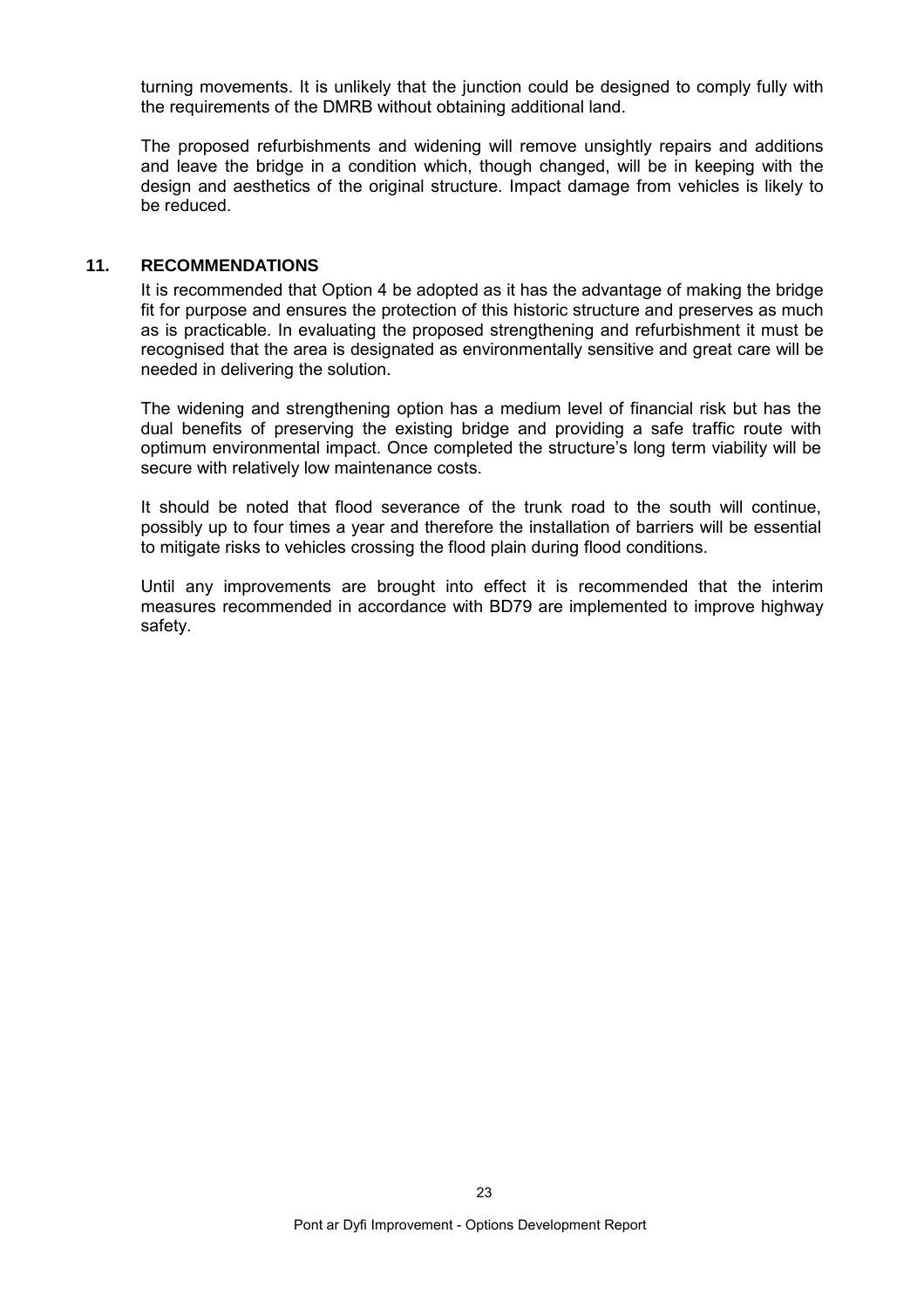### **12. APPENDIX A – PHOTOGRAPHS**

**Photograph 1:- View Looking West Towards Pont Ar Dyfi Photograph 2:- View Of Southern A487 Approach To Pont Ar Dyfi Photograph 3:- View Of Southern A487 Approach To Pont Ar Dyfi Photograph 4:- View Looking North Along A487 On Pont Ar Dyfi Photograph 5:- View Looking East Along A493 Towards A487junction Photograph 6:- View Looking West Along A487 Towards A493 Junction Photograph 7:- Upstream View Showing Collision Damage To Bridge Photograph 8:- View Showing Unsightly Collision Repair Works Photograph 9:- View Showing Temporary Bracing To Spandrel Walls Photograph 10:- View Showing Collision On Bridge Photograph 11:- View Showing Flood Event At Pont Ar Dyfi Photograph 12:- View Showing Flooding On A487 In Pont Ar Dyfi Area Photograph 13:- View Showing Vehicle Trapped In Floodwater On A487 Photograph 14:- View Showing Flooding Under Cambrian Line Railway Bridge Photograph 15:- View Showing Collision Damage To Parapet June 2010 Photograph 16:- View Showing Collision Damage To Parapet June 2010**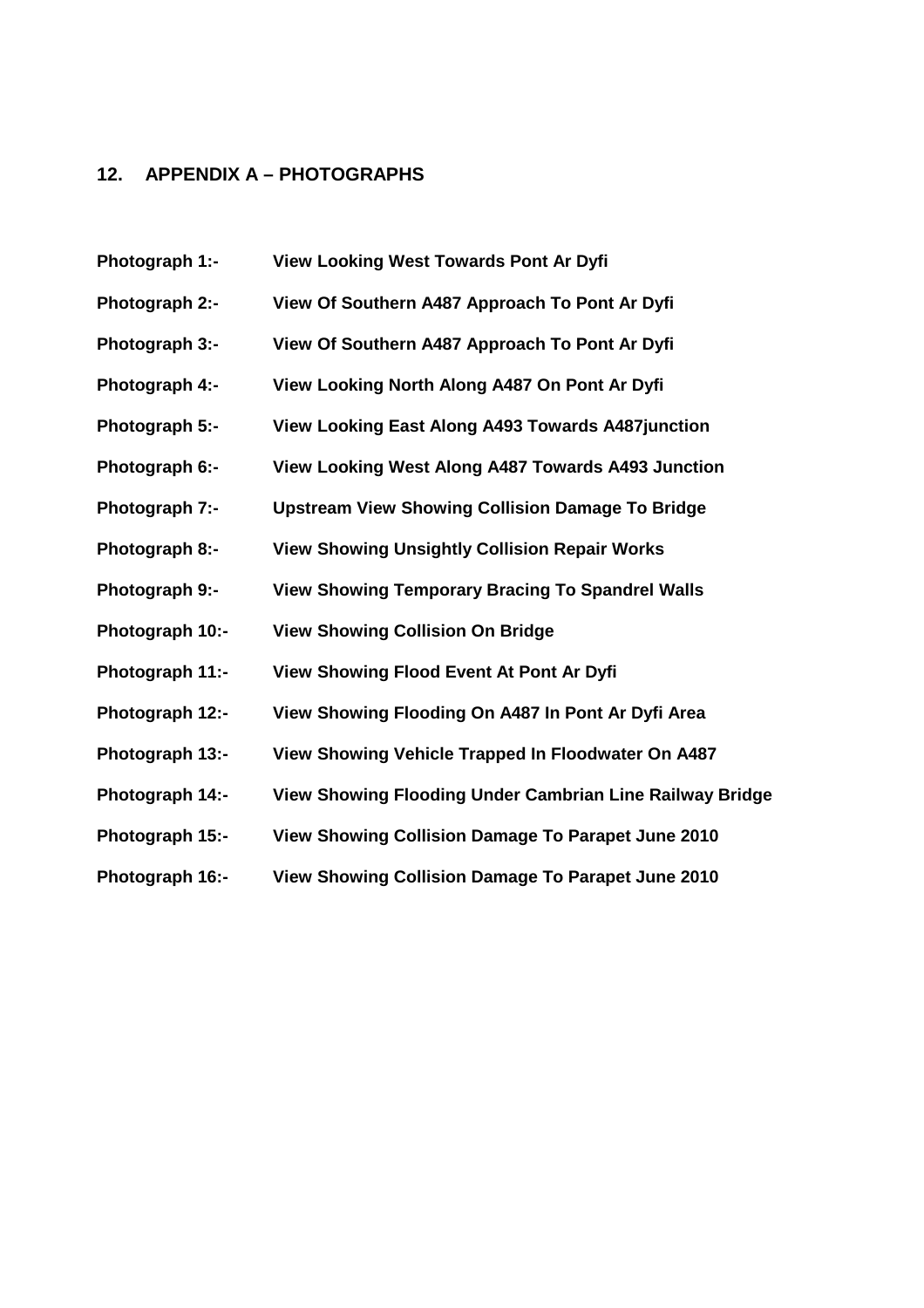# **13. APPENDIX B – DRAWINGS**